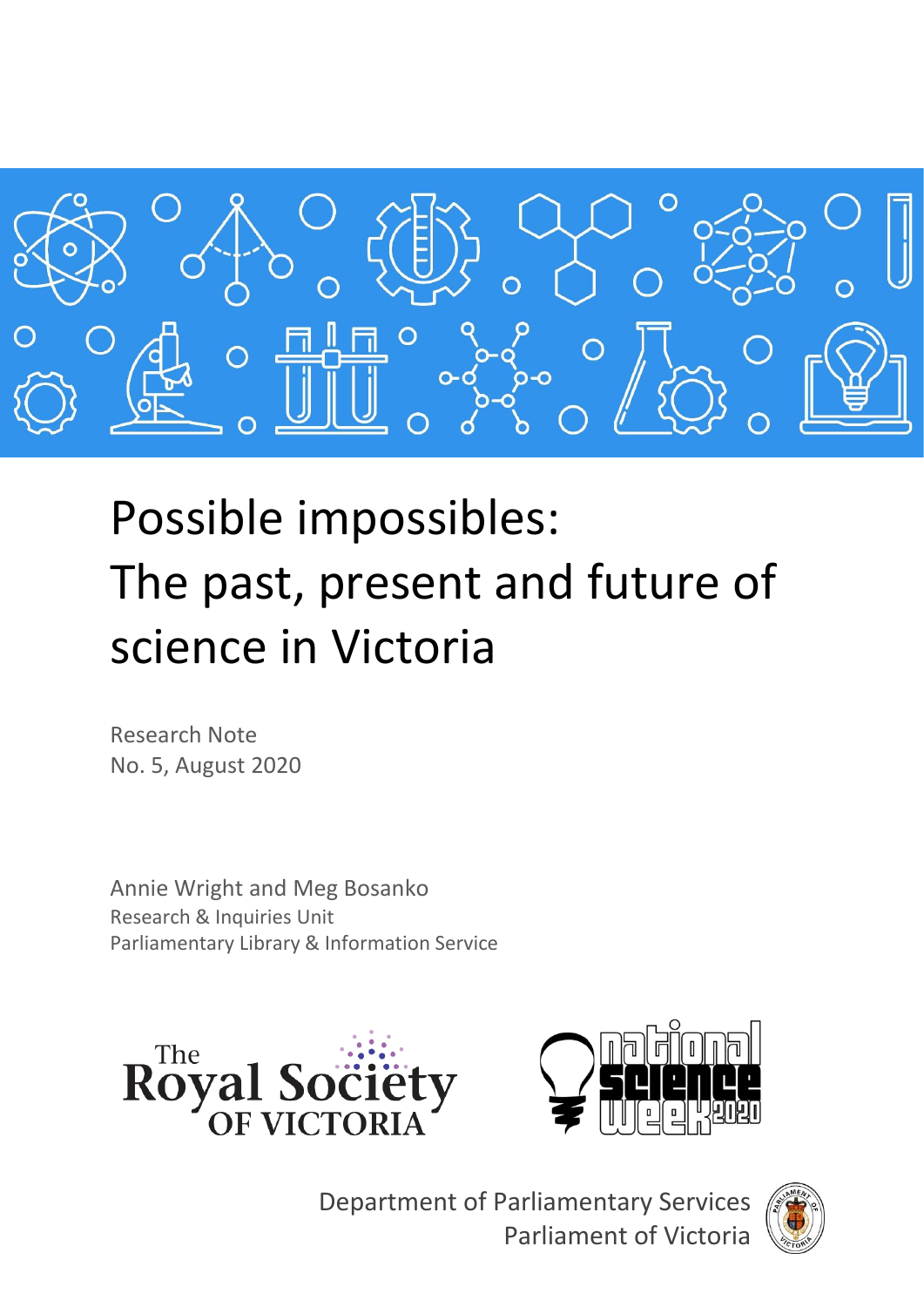### **Acknowledgments**

The authors would like to thank Holly Mclean, Debra Reeves, Caley Otter, Trish McCudden, Andres Lomp and Renee Beale for their help in the preparation of this paper.

#### *Suggested citation:*

A. Wright & M. Bosanko (2020) *Possible impossibles: The past, present and future of science in Victoria*, Parliamentary Library & Information Service, Melbourne, Parliament of Victoria.

Cover image: Freepik

ISSN 2204-4779 (Print) 2204-4787 (Online) Research Note: No. 5, August 2020.

© 2020 Parliamentary Library & Information Service, Parliament of Victoria



Research Notes produced by the Parliamentary Library & Information Service, Department of Parliamentary Services, Parliament of Victoria are released under a [Creative Commons 3.0 Attribution-NonCommercial-](http://creativecommons.org/licenses/by-nc-nd/3.0/au/)[NoDerivs licence,](http://creativecommons.org/licenses/by-nc-nd/3.0/au/) except where otherwise indicated.

By using this Creative Commons licence, you are free to share - to copy, distribute and transmit the work under the following conditions:

- **EXTED Attribution** You must attribute the work in the manner specified by the author or licensor (but not in any way that suggests that they endorse you or your use of the work).
- Non-Commercial You may not use this work for commercial purposes without our permission.
- No Derivative Works You may not alter, transform, or build upon this work without our permission. The Creative Commons licence only applies to publications produced by the Library, Department of Parliamentary Services, Parliament of Victoria.

All other material produced by the Parliament of Victoria is [copyright.](http://www.parliament.vic.gov.au/copyright) If you are unsure, please [contact us.](http://www.parliament.vic.gov.au/contacts)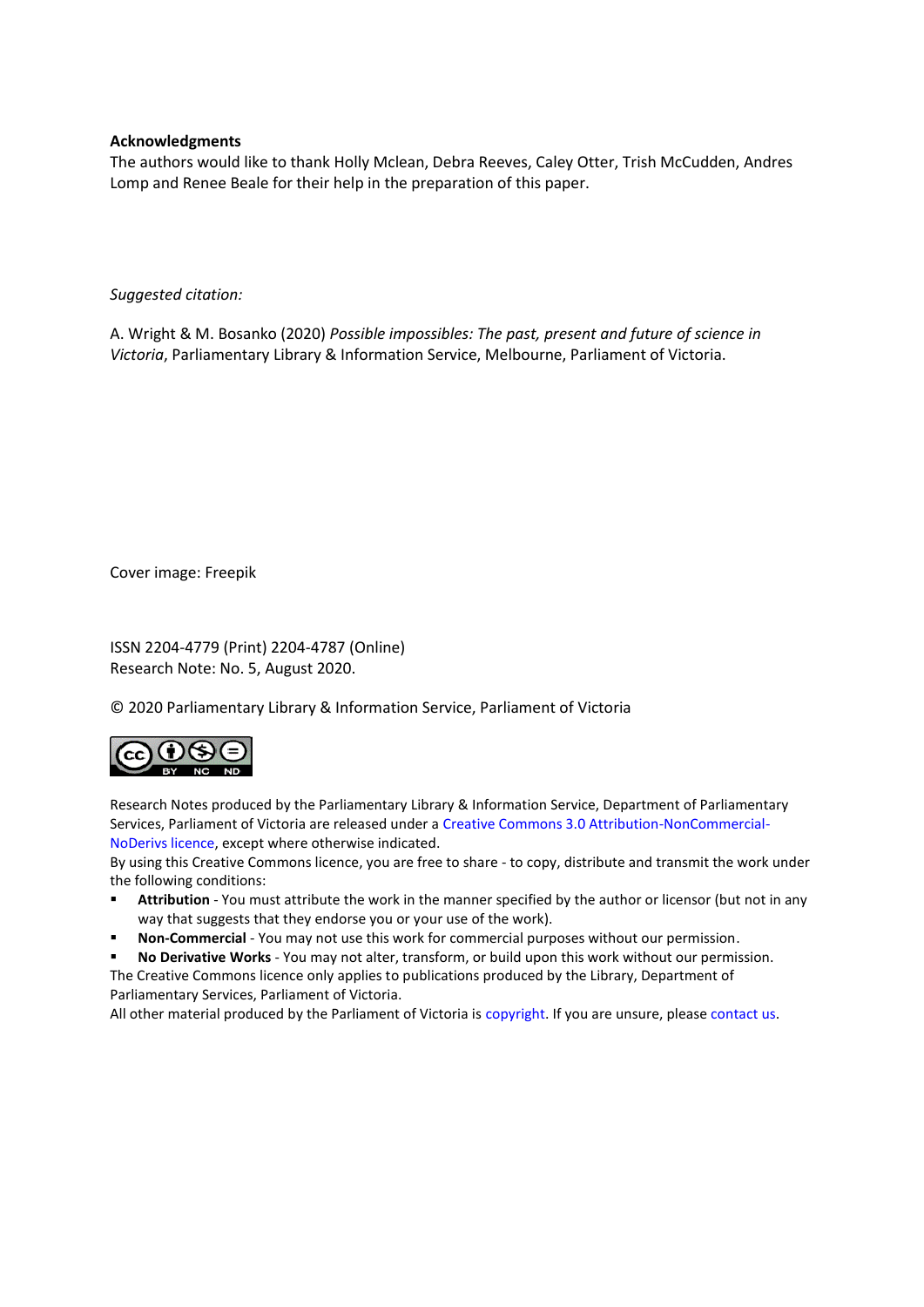# **Contents**

| Possible impossible: Ordinary Victorians contributing to scientific discoveries 11 |  |
|------------------------------------------------------------------------------------|--|
|                                                                                    |  |
|                                                                                    |  |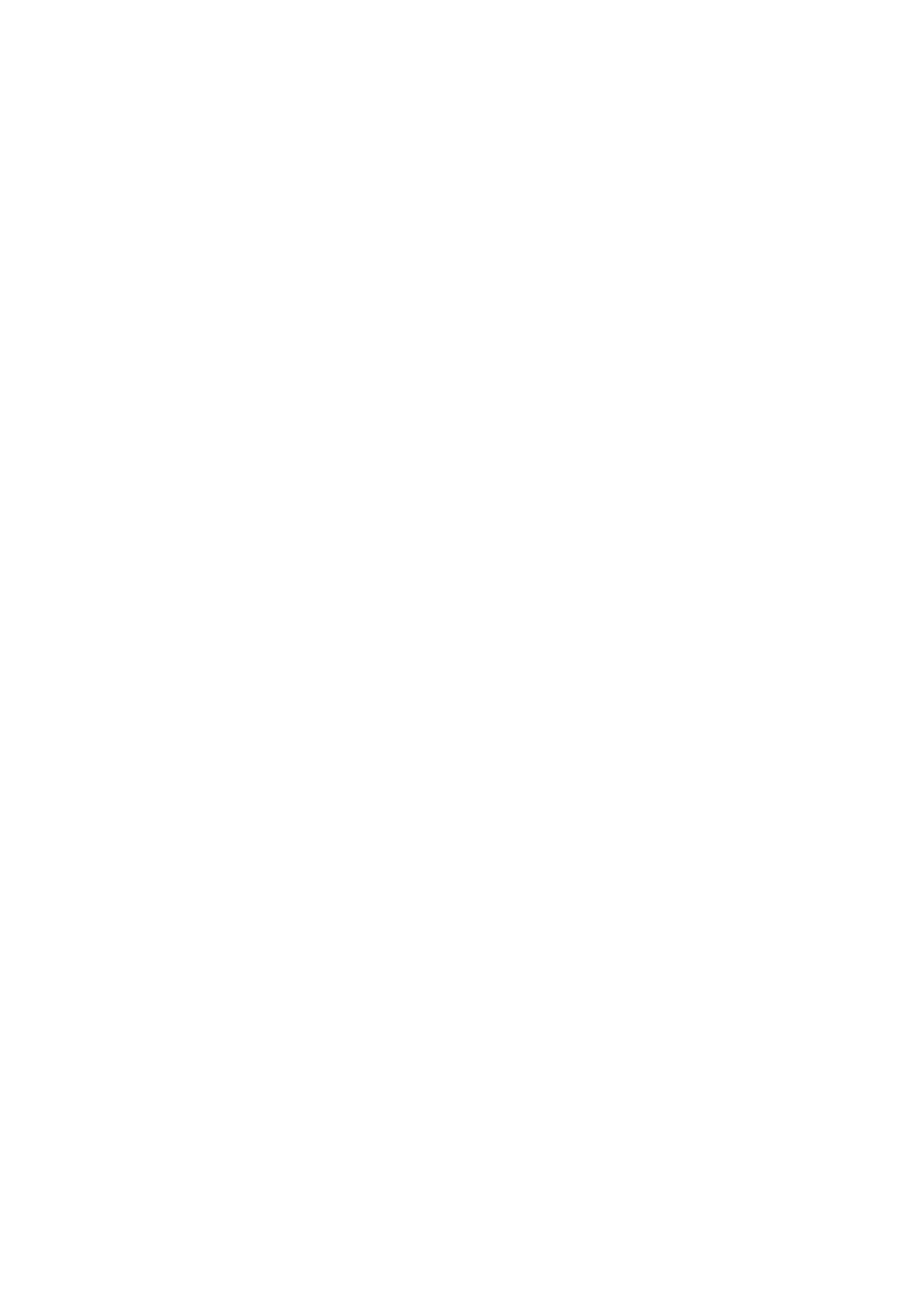# <span id="page-4-0"></span>Executive Summary

For National Science Week 2020, the Parliament of Victoria in conjunction with the Royal Society of Victoria will present an online community forum centred around the theme, 'Possible impossibles: how science can help create a better future'.

This paper highlights a small selection of the 'impossibles' made possible with science and technology in the state of Victoria:



### **Development of the flu treatment Zanamivir** Stopping influenza infections from spreading through the body

**Development of socially aware robots** Improving the way robots interact with people



**Discovery of the rotavirus** Saving thousands of children's lives every year by preventing gastroenteritis



**Creation of the Yume food marketplace and the KeepCup** Reducing waste from the commercial food sector and single-use coffee cups



**Invention of atomic absorption spectroscopy** Allowing laboratories to rapidly identify more than 65 elements



**Invention of the bionic ear and eye** Restoring the ability to hear running speech and the ability to see light and movement



**Radiocarbon dating of the eel traps at Budj Bim** Supporting the Gunditjmara to protect their cultural heritage



**Citizen science projects to protect marine life** Bringing ordinary Victorians together to do science



**Exploration of COVID-19 nanobody therapy and saliva tests** Researching innovative new ways to test for and prevent COVID-19 infections

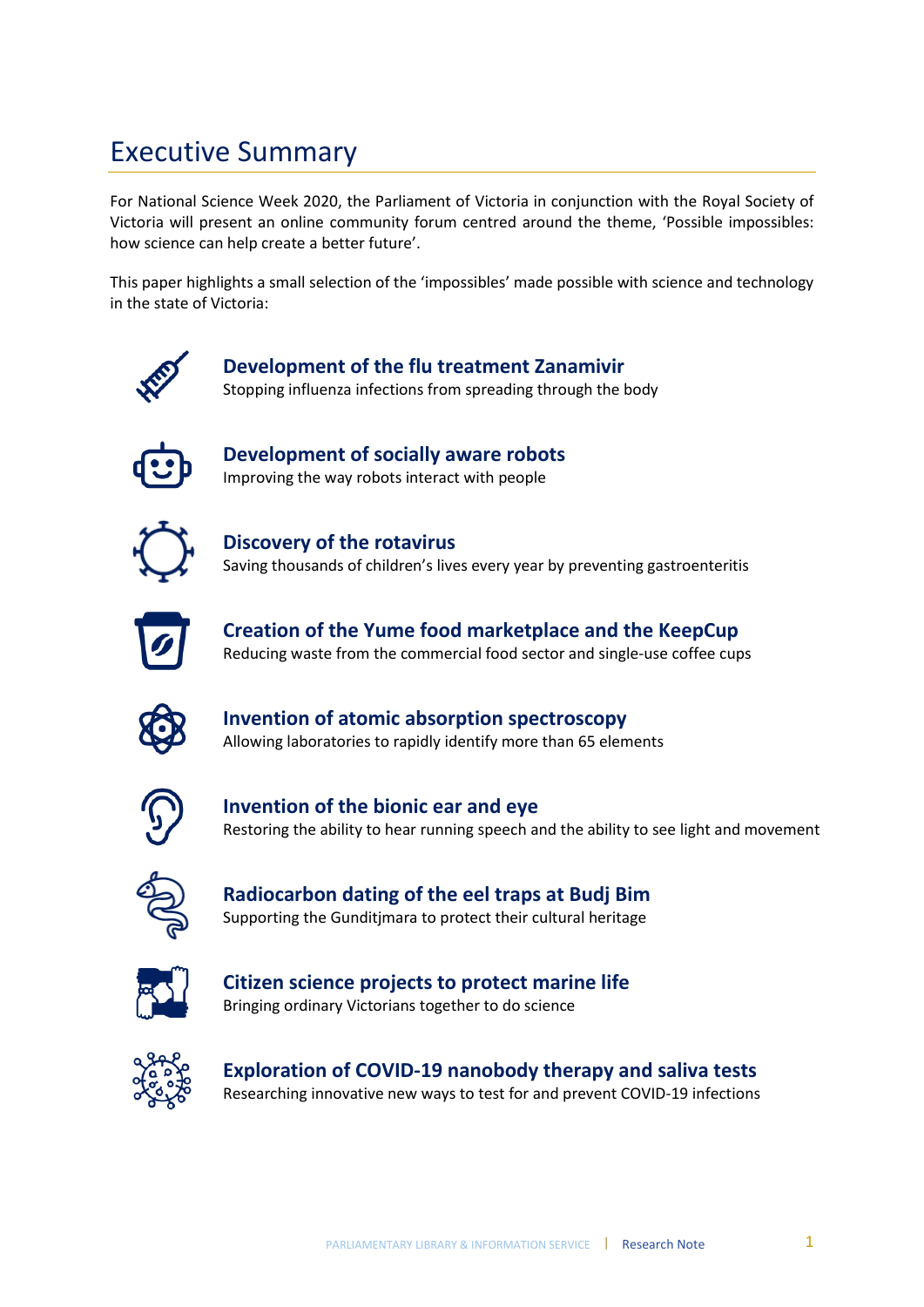# <span id="page-5-0"></span>Possible impossible: Stopping influenza in its tracks

The Commonwealth Scientific and Industrial Research Organisation (CSIRO) is responsible for some of Australia's most well-known inventions (Wi-Fi!), including the development of the first drug to successfully treat influenza.<sup>1</sup> Called Zanamivir (but commercially known as Relenza), the anti-flu drug was developed in the 1980s and 1990s through a collaboration with the Victorian College of Pharmacy (now part of Monash University) and the Australian National University. As a typical Australian winter will see around 3,000 flu-related deaths, the development of Relenza is a breakthrough discovery.<sup>2</sup>



Relenza Source: CSIRO (2019)

Leading the CSIRO's development of the drug was Dr Peter Colman. With his colleagues, Colman used x-ray crystallography to locate a region on the surface proteins of the flu virus that does not change in any of its strains. They developed a drug which 'locks' onto this section of the virus and stops the infection progressing. 3

Relenza was the first in a new class of anti-viral agents called neuraminidase inhibitors and is one of the first examples of 'structure-based drug design', where the structure of the protein was used to guide the chemistry. Colman describes the moment that he had a breakthrough in a typical Victorian way— with a footy match going on in the background!

One Saturday afternoon in 1982, after beating my way through the football traffic jam around Princes Park, I watched results come clanking back over the old-line printer. I saw what I wanted and realised my goal was achievable, not the result itself, but apparently the avenue to it. At exactly the moment as the Line Printer fell silent… a cheer went up from 30,000 people at Princes Park and I wondered was there anywhere else in the world that the inexorable advance of science would be so welcomed.<sup>4</sup>

Peter Colman, Mark von Itzein and Graeme Laver shared the Australia Prize for their achievement.<sup>5</sup>

<sup>&</sup>lt;sup>1</sup> Commonwealth Scientific and Industrial Research Organisation (date unknown) '[Our top ten inventions](https://www.csiro.au/en/About/History-achievements/Top-10-inventions)', CSIRO website.

<sup>&</sup>lt;sup>2</sup> Commonwealth Scientific and Industrial Research Organisation (date unknown) 'Relenza - [the first effective flu](https://www.csiro.au/en/Research/MF/Areas/Biomedical/Drug-discovery/relenza)[fighter](https://www.csiro.au/en/Research/MF/Areas/Biomedical/Drug-discovery/relenza)', CSIRO website.

<sup>&</sup>lt;sup>3</sup> C. Ward (2011) ['Relenza'](https://csiropedia.csiro.au/relenza/) CSIROpedia website; Commonwealth Scientific and Industrial Research Organisation (date unknown) 'Relenza - [the first effective flu-fighter](https://www.csiro.au/en/Research/MF/Areas/Biomedical/Drug-discovery/relenza)', op. cit.

<sup>4</sup> Ward (2011) op. cit.

<sup>&</sup>lt;sup>5</sup> ibid.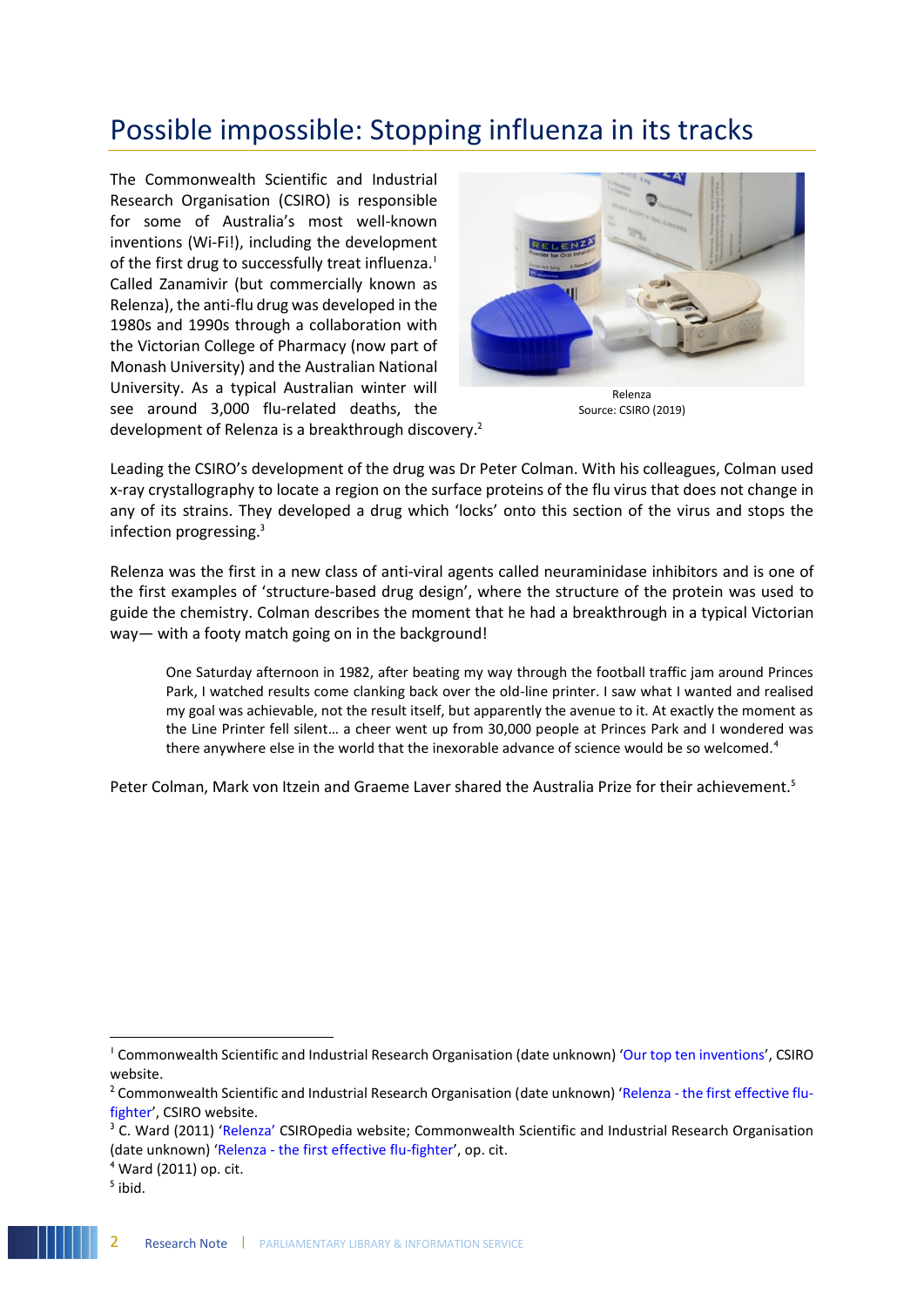# <span id="page-6-0"></span>Possible impossible: Designing friendly robots

The Niska ice cream bar in Federation Square offers more than a cool treat on a hot Melbourne day. Customers also get to imagine a future where robots work alongside humans in everyday life.



Source: Niska (2019)

A human-like robot named Pepper greets customers and takes their orders, while a mechanical arm named Eka scoops the ice cream.<sup>6</sup> The bowtie-clad Tony, also a robot, is in charge of toppings as well as the vinyl turntable, acting as DJ for the team's impromptu dance parties.<sup>7</sup>

The robots at Niska showcase the evolution of robotics across the last 40 years. Roboticists have noted that the development of sensorised controls, such as those that allow Eka to determine how much ice cream is left in the carton, was the catalyst for the rise of industrial robots in the 1980s.<sup>8</sup> In the 2000s and 2010s, advances in artificial

intelligence brought robots beyond factories and into fields ranging from hospitality to strategy games to autonomous navigation.<sup>9</sup> For example, Pepper's perception modules allow him to recognise and converse with customers in 15 languages.<sup>10</sup>



Source: adapted from Zamalloa et al. (2017)

When robots' jobs were limited to mechanical tasks, it was straightforward to measure how well they performed. For example, Eka's job is to scoop ice cream into a dish. Her performance can be readily quantified—e.g. how often she scoops the right amount of ice cream and how quickly she does it. Roboticists can use objective measurements like these to compare robots and gauge developers' progress over time.

But do these tools still work when a robot's job isn't so simple? Does it matter how customers perceive a service robot like Pepper, or is it enough that he simply gets their orders right? Should Tony be judged by his hot fudge drizzling skills or the quality of his dance moves?

l

<sup>6</sup> Niska (date unknown) '[Meet our robot team](https://niska.com.au/pages/meet-pepper)', Niska website.

 $^7$  ibid.

<sup>&</sup>lt;sup>8</sup> I. Zamalloa et al. (2017) 'Dissecting robotics – [historical overview and future perspectives](https://arxiv.org/abs/1704.08617)', arXiv preprint arXiv:1704.08617, p. 2.

<sup>&</sup>lt;sup>9</sup> ibid.

<sup>&</sup>lt;sup>10</sup> SoftBank Robotics (date unknown) '[Pepper](https://www.softbankrobotics.com/emea/en/pepper)', SoftBank website.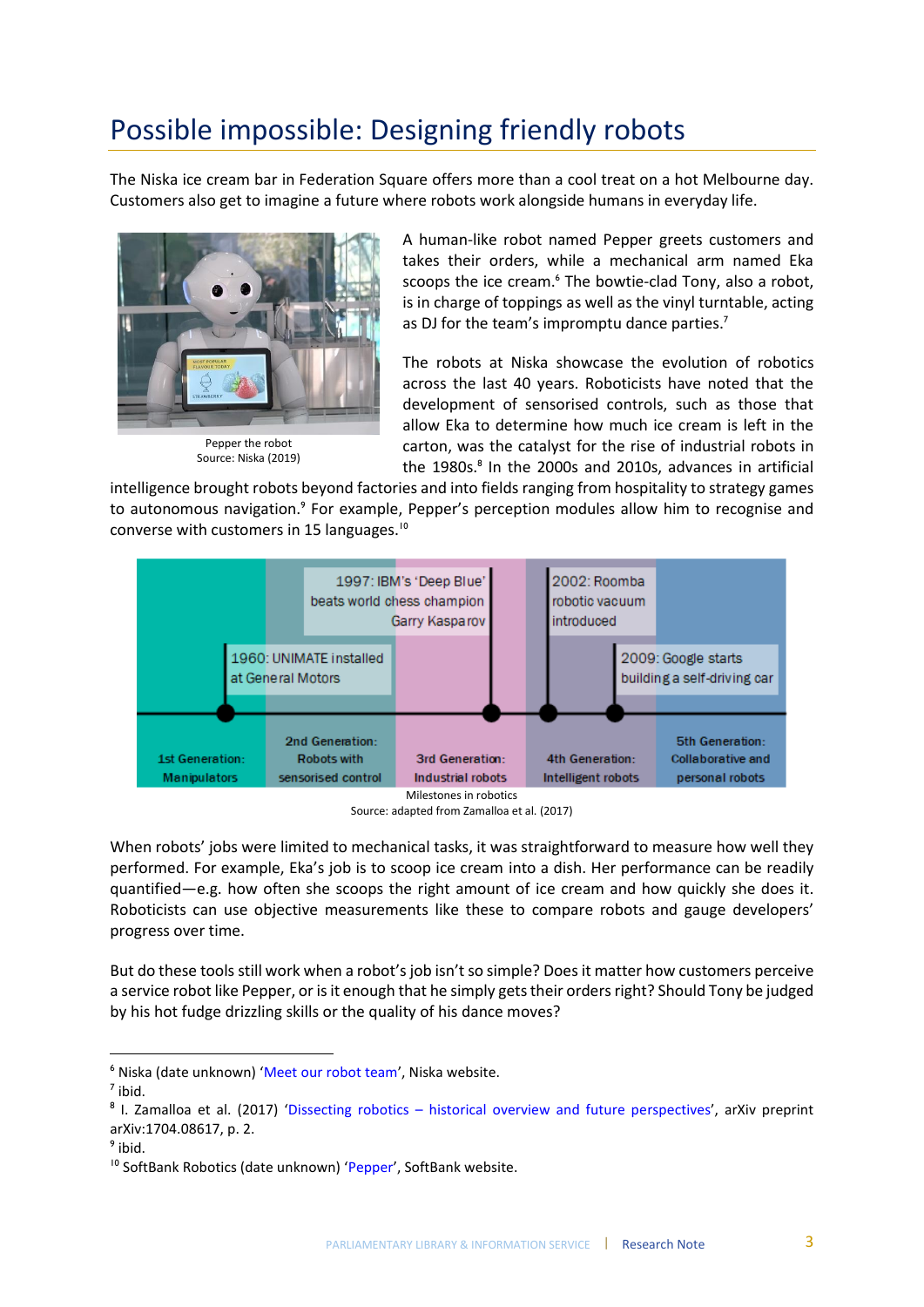To help bridge this gap, Professor Elizabeth Croft and her colleagues turned to the field of psychology. Drawing on methods used by psychologists to quantify subjective experiences, they developed a standardised measurement tool for human-robot interaction called the Godspeed questionnaire:<sup>11</sup>

### **Godspeed I: Anthropomorphism**

|                |   |   |   |   | Please rate your impression of the robot on these scales: |
|----------------|---|---|---|---|-----------------------------------------------------------|
| Fake           |   | 3 | 4 |   | Natural                                                   |
| Machinelike    |   | 3 | 4 |   | Humanlike                                                 |
| Unconscious    |   | 3 | 4 | ъ | Conscious                                                 |
| Artificial     | 2 | 3 | 4 | 5 | Lifelike                                                  |
| Moving rigidly |   | 3 | 4 | 5 | Moving elegantly                                          |

#### **Godspeed II: Animacy**

| Please rate your impression of the robot on these scales: |  |  |                           |  |
|-----------------------------------------------------------|--|--|---------------------------|--|
| 1 اممر 1                                                  |  |  | $\mathsf{A}$ $\mathsf{B}$ |  |

| Dead       |  | 3 |   | Alive       |
|------------|--|---|---|-------------|
| Stagnant   |  | 3 | 4 | Lively      |
| Mechanical |  | 3 | 4 | Organic     |
| Artificial |  | ς | Δ | Lifelike    |
| Inert      |  | 3 | 4 | Interactive |
| Apathetic  |  | 3 | 4 | Responsive  |

#### **Godspeed III: Likeability**

Please rate your impression of the robot on these scales:

|   | ર |   |   | Like     |
|---|---|---|---|----------|
|   | 3 | 4 |   | Friendly |
|   | ર | Δ | ↖ | Kind     |
| 2 |   | Δ |   | Pleasant |
|   |   | Δ |   | Nice     |
|   |   |   |   |          |

### **Godspeed IV: Perceived Intelligence**

|  | 3 | 4 | Competent     |
|--|---|---|---------------|
|  | 3 | 4 | Knowledgeable |
|  | 3 | 4 | Responsible   |
|  | 3 | 4 | Intelligent   |
|  | 3 | Д | Sensible      |
|  |   |   |               |

### **Godspeed V: Perceived Safety**

Please rate your emotional state on these scales:

| Anxious   |  |  | Relaxed   |
|-----------|--|--|-----------|
| Agitated  |  |  | Calm      |
| Quiescent |  |  | Surprised |

Source: Adapted from C. Bartneck et al. (2009)

<sup>&</sup>lt;sup>11</sup> C. Bartneck et al. (2009) 'Measurement instruments for the anthropomorphism, animacy, likeability, perceived intelligence, and perceived safety of robots', *International Journal of Social Robotics*, 1(1), p. 71.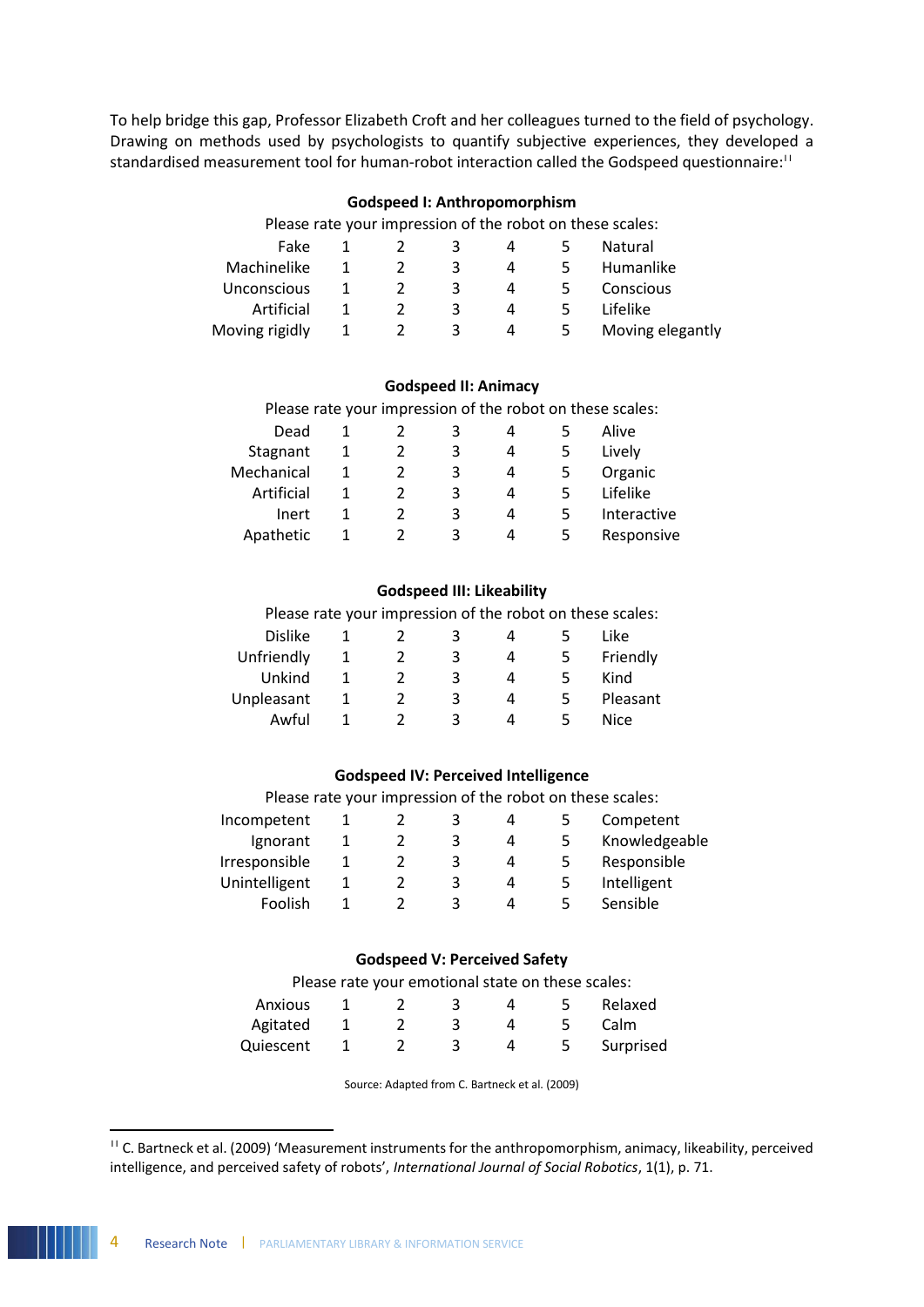While robotics engineers are interested to collect this kind of subjective data, the researchers report that they tend to devise their own unique questionnaires.<sup>12</sup> This poses two problems:

- There is no test of the questionnaire's validity or reliability; and
- There is no way to compare the results between different studies or over time.<sup>13</sup>

The Godspeed questionnaire solves both problems. Since its publication in 2009, the questionnaire has been translated into 12 languages<sup>14</sup> and has been cited more than 1,100 times.<sup>15</sup> Professor Croft has since joined the faculty at Monash University to continue her work in the field of human-robot interaction.<sup>16</sup> She hopes to continue her work toward making possible 'a robot in every home', simple enough so that anyone can program it.<sup>17</sup>

## <span id="page-8-0"></span>Possible impossible: Preventing rotavirus infections

Before Ruth Bishop discovered rotavirus, a highly contagious disease that causes severe gastroenteritis, around 10,000 Australian children under the age of five were hospitalised with severe vomiting and diarrhoea each year.<sup>18</sup> Professor Bishop began looking into the cause of 'gastro' at the Royal Children's Hospital in 1965 and, in 1973, Bishop, Geoffrey Davidson, Ian Holmes and Brian Ruck discovered what they named 'rotavirus'. Rota means wheel in Latin and was chosen because under electron microscopy the structure was wheel-like.<sup>19</sup>

After this discovery, studies showed that rotavirus was causing early childhood deaths on every continent and the World Health Organization supported a drive to develop a vaccine.<sup>20</sup> A vaccine developed in 1997 has worked well in Australia and Europe; however, the virus still kills an estimated 215,000 children under the age of five every year.<sup>21</sup> Researchers still believe it is possible to prevent rotavirus across the world, with recent discoveries by scientists at the Murdoch Children's Research Institute giving more hope that all children could be protected from this disease. In 2013, Professor Bishop was the first woman to be awarded the Florey Medal and renowned immunologist Sir Gus Nossal stated that her discovery of rotavirus is a 'great hallmark of Australian science'.<sup>22</sup>

l

 $12$  Bartneck et al. (2009) op. cit., p. 72.

<sup>13</sup> ibid.

<sup>&</sup>lt;sup>14</sup> C. Bartneck (2008) '[The Godspeed questionnaire series](http://www.bartneck.de/2008/03/11/the-godspeed-questionnaire-series/)', Christoph Bartneck, Ph.D. website.

<sup>&</sup>lt;sup>15</sup> Estimate retrieved fro[m Google Scholar,](https://scholar.google.com/scholar?hl=en&as_sdt=0%2C5&q=Measurement+Instruments+for+the+Anthropomorphism%2C+Animacy%2C+Likeability%2C+Perceived+Intelligence%2C+and+Perceived+Safety+of+Robots&btnG=) 22 July 2020.

<sup>&</sup>lt;sup>16</sup> Monash University (date unknown) '[Professor Elizabeth Croft](https://www.monash.edu/engineering/elizabethcroft#about)', Monash University website.

<sup>&</sup>lt;sup>17</sup> Inspiring Victoria (date unknown) '[Possible Impossibles with Professor Elizabeth Croft](https://inspiringvictoria.org.au/possible-impossibles-experts/elizabeth-croft/)', Inspiring Victoria website.

<sup>&</sup>lt;sup>18</sup> Department of Health (date unknown) ['Rotavirus'](https://www.health.gov.au/health-topics/rotavirus), DoH website.

<sup>19</sup> R. Bishop (2009) [Discovery of rotavirus: implications for child health,](https://onlinelibrary.wiley.com/doi/epdf/10.1111/j.1440-1746.2009.06076.x) *Journal of Gastroenterology and Hepatology,* 24(3), p. 82.

<sup>20</sup> Bishop (2000) op. cit., p. 83.

<sup>&</sup>lt;sup>21</sup> Murdoch Children's Research Institute (2018) 'Australian researchers successfully develop a rotavirus vaccine [which could benefit millions of children](https://www.mcri.edu.au/news/australian-researchers-successfully-develop-rotavirus-vaccine-which-could-benefit-millions#:~:text=Australian%20researchers%20successfully%20develop%20a%20rotavirus%20vaccine%20which%20could%20benefit%20millions%20of%20children,-Research%20News&text=Researchers%20from%20the%20Murdoch%20Children)', Research News, Murdoch Children's Research Institute website.

<sup>&</sup>lt;sup>22</sup> Australian Institute of Policy and Science (date unknown) ['CSL Florey Medal'](https://aips.net.au/florey-award/the-florey-medal/), AIPS website; Murdoch Children's Research Institute (date unknown) '[30 years of life-changing discoveries: Professor Ruth Bishop and Professor](https://www.mcri.edu.au/about/anniversary/story/professor-ruth-bishop-and-professor-graeme-barnes)  [Graeme Barnes](https://www.mcri.edu.au/about/anniversary/story/professor-ruth-bishop-and-professor-graeme-barnes)', Murdoch Children's Research Institute website.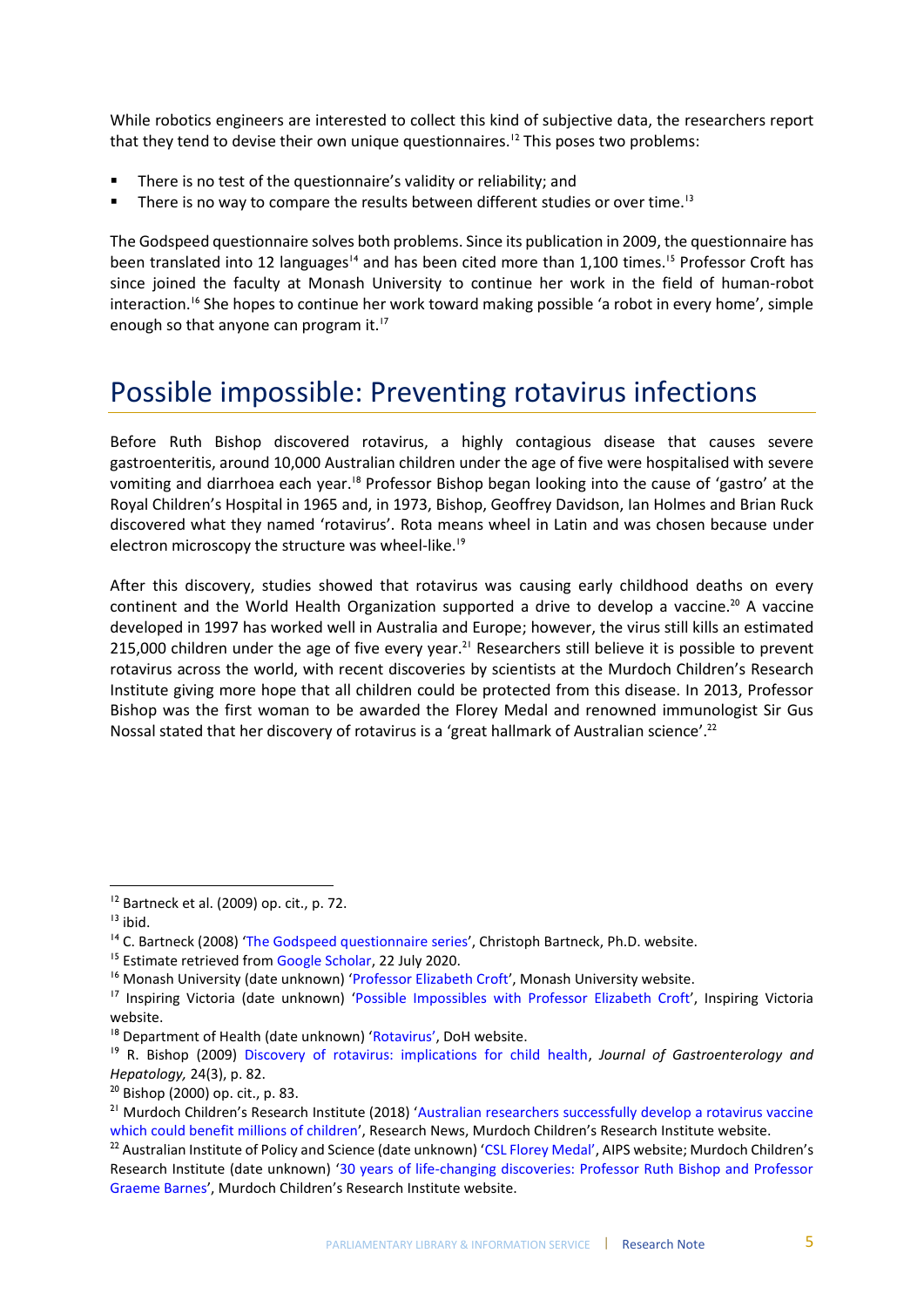# <span id="page-9-0"></span>Possible impossible: Reducing landfill waste

In 2017–18, it is estimated that 4.4 million tonnes of waste ended up in Australian landfill.<sup>23</sup> This includes organics, paper and cardboard, packaging glass, plastics and e-waste. The impact of this waste on the environment has concerned many Victorians and some, such as Katy Barfield and Abigail and Jamie Forsyth, developed innovative ways to reduce landfill.

### <span id="page-9-1"></span>Yume Food

Yume Food, founded in 2014 by Katy Barfield, aims to 'create a world without waste by facilitating the sale and donation of surplus food that may have otherwise been discarded'. <sup>24</sup> Barfield noticed the amount of food that was being discarded by the commercial food sector and decided to do something about it. Yume states that, each year, 4.1 million out of the 7.3 million tonnes of Australian food waste comes from the commercial food sector. Barfield developed an online marketplace which allows suppliers and buyers to connect and stop surplus food from ending up in landfill. Yume estimates that over the next five years, their estimated impact will be the equivalent to 20,140 cars off the road.<sup>25</sup>

### <span id="page-9-2"></span>KeepCups



Source: Freepik

Melburnians are well-known for their love of coffee and picking up a takeaway coffee on the way to work is part of many people's routines. According Sustainability Victoria, Australians throw out 2.7 million single-use disposable coffee cups every day. This adds up to one billion per year.<sup>26</sup> Melbourne café owners, brother and sister Abigail and Jamie Forsyth, noticed how many coffee cups were being used every day and created the first barista-standard reusable coffee cup.<sup>27</sup> In 2019, KeepCup estimated that its users have diverted billions of non-recyclable, single-use cups

from landfill. In 2018, a lifecycle analysis of reusable cups showed that KeepCups have a lower environmental impact than a single use paper/polypropylene cup after 24 days (assuming one use a day).<sup>28</sup> After ten days, the KeepCup has a lower environmental impact than composting cups. Since then, the reusable coffee cup industry has boomed with many considering it a necessity when they leave the house.

 $^{23}$  R Godfrey, J Trinh, B Grant & C Wardle (2019) '[Victorian waste flows](https://www.infrastructurevictoria.com.au/wp-content/uploads/2019/10/Victorian-Waste-Flows-Blue-Environment-October-2019-FINAL-REPORT.pdf)', report prepared for Infrastructure Victoria, p. i.

<sup>&</sup>lt;sup>24</sup> Yume (date unknown) '[About Yume Food](https://yumefood.com.au/about)', Yume website.

 $25$  ibid.

<sup>&</sup>lt;sup>26</sup> Sustainability Victoria (date unknown) '[Eco-friendly alternatives to disposable coffee cups](https://www.sustainability.vic.gov.au/You-and-your-home/Live-sustainably/Single-use-items/Coffee-cups)', Sustainability Victoria website.

<sup>&</sup>lt;sup>27</sup> KeepCup (date unknown) ['The KeepCup story'](https://au.keepcup.com/the-keepcup-story), KeepCup website.

<sup>28</sup> J. Bengtsson (2018) *[Reusable coffee cups life cycle assessment and benchmark](https://au.keepcup.com/media/KeepCup%20LCA%20Report.pdf)*, Manly, Edge Environmental, p. 23.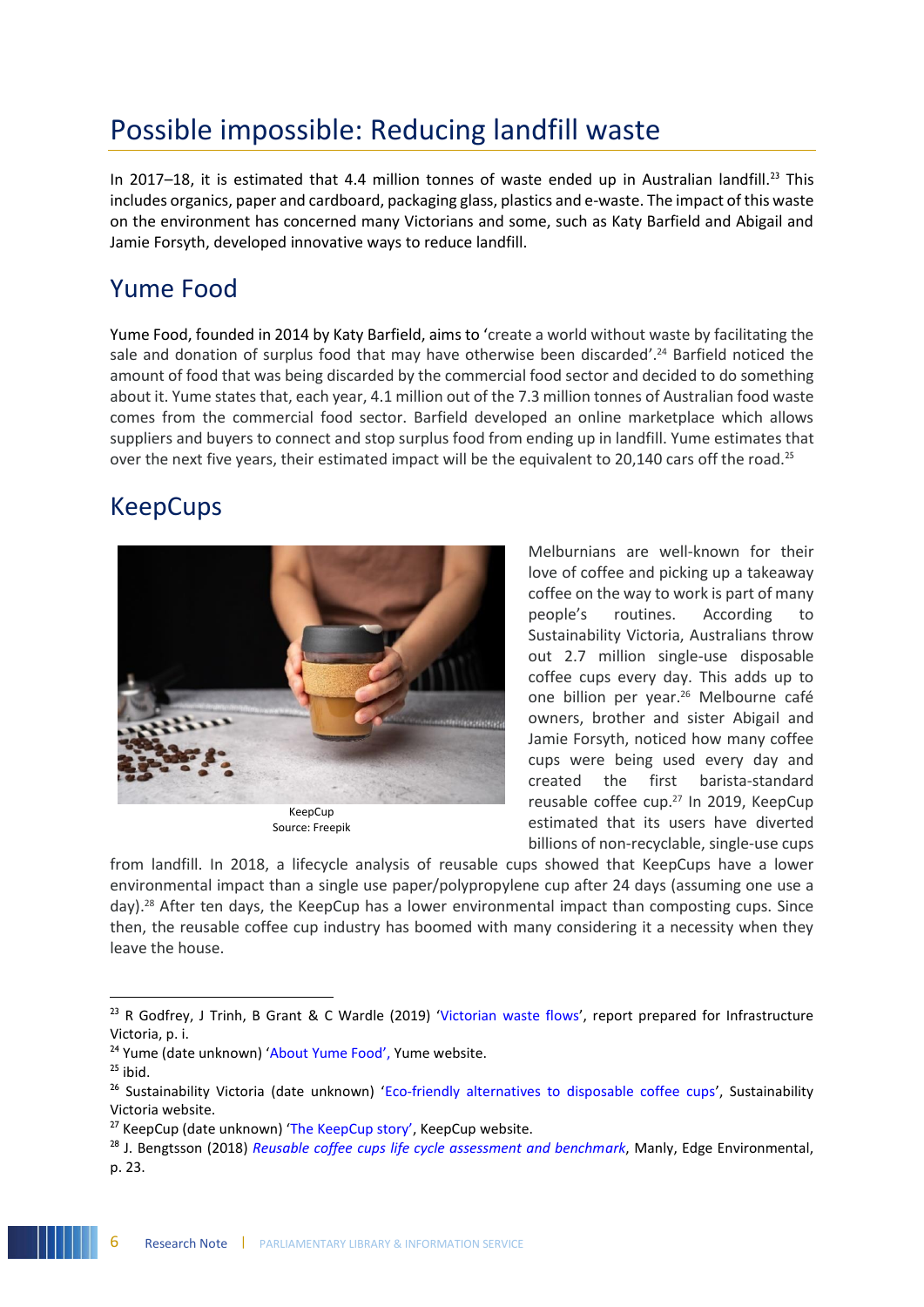# <span id="page-10-0"></span>Possible impossible: Identifying elements with light

Craig Johnson was only five years old in 1968, when a can of petrol in his backyard caught fire. His clothes burnt in seconds and he was rushed to hospital. Doctors worked for weeks to treat his burns, but nearly lost hope when a mysterious complication arose. Craig had begun to have 'violent convulsions' that his doctors could not explain.<sup>29</sup>

Luckily for Craig, doctors at the Children's Medical Research Foundation in Sydney had access to an atomic absorption spectrophotometer, a device patented by Melbourne CSIRO physicist Sir Alan Walsh in 1954.<sup>30</sup> The analysis revealed Craig had a serious magnesium deficiency from his burns—and while the condition may have been difficult to diagnose, it was simple to treat. After the missing magnesium was replaced, the convulsions ceased and Craig had an otherwise 'uneventful recovery'.<sup>31</sup>



Before Walsh's breakthrough, laboratories often relied on flame emission spectrometry to test for the presence of elements like magnesium. This method involves heating a sample in a flame or furnace to extremely high temperatures (1,700–3,700 °C), which causes some metallic elements to emit light at specific wavelengths. $32$  Each element produces its own unique emission spectrum, like a brightly coloured elemental 'fingerprint'.

Unfortunately, even these temperatures are insufficient for all but eight elements.<sup>33</sup> Walsh's insight was that a broader range of elements (more than sixty-five in total) could be detected by measuring which wavelengths of light are *absorbed* by a sample, rather than which wavelengths are emitted.<sup>34</sup>

The impact of atomic absorption spectroscopy is difficult to overstate. It has applications across fields as diverse as agriculture, mineral exploration and food analysis.<sup>35</sup> In 1998, a former Commonwealth Minister for Science remarked, 'I don't know if there is a single significant laboratory anywhere in the world that doesn't have an atomic absorption spectrophotometer'.<sup>36</sup>

<sup>&</sup>lt;sup>29</sup> (1968) '[Answer to the puzzle of a burnt boy](https://smharchives.smedia.com.au/Olive/APA/smharchive/SharedView.Article.aspx?href=SMH%2F1968%2F09%2F14&id=Ar00602&sk=9F6D26DB)', *Sydney Morning Herald*, 14 September, p. 6.

<sup>30</sup> P. Hannaford (2000) '[Alan Walsh 1916](https://www.science.org.au/fellowship/fellows/biographical-memoirs/alan-walsh-1916-1998)–1998', *Historical Records of Australian Science*, 13(2).

<sup>&</sup>lt;sup>31</sup> (1968) '[Answer to the puzzle of a burnt boy](https://smharchives.smedia.com.au/Olive/APA/smharchive/SharedView.Article.aspx?href=SMH%2F1968%2F09%2F14&id=Ar00602&sk=9F6D26DB)', op. cit.

<sup>&</sup>lt;sup>32</sup> R. Twyman (2005) '[Atomic emission spectrometry](https://www.sciencedirect.com/topics/medicine-and-dentistry/flame-photometry)', *Encyclopedia of Analytical Science*, 2<sup>nd</sup> edition, p. 195.

<sup>33</sup> A. McKay (1976) *Surprise and enterprise – fifty years of science for Australia*, Melbourne, A.E. Keating, p. 6.

 $34$  ibid.

<sup>35</sup> P. Hannaford (2000) op. cit.

<sup>36</sup> ibid.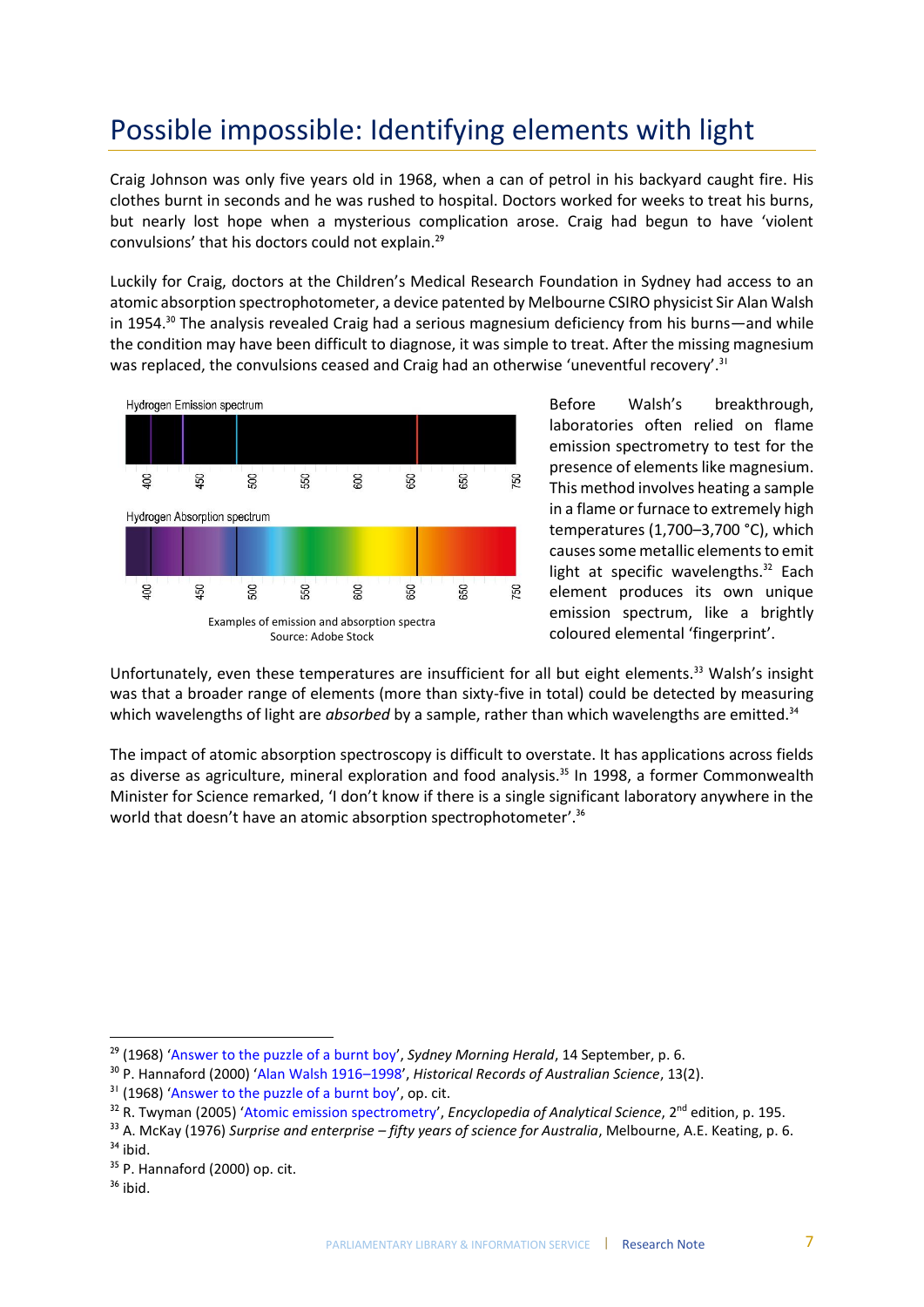# <span id="page-11-0"></span>Possible impossible: Restoring lost hearing and vision

When Graeme Clark successfully implanted a bionic ear, he forever changed the lives of many who had lost their hearing or were never previously able to hear. Rod Saunders, the first recipient of the implant, had lost his hearing after a car accident and had adapted to life without it, but Clark's successful implant allowed him to hear again.<sup>37</sup>



Cochlear implant Source: Adobe Stock

Building on research into nerves in the ear cavity from France and the United States, Clark, a Professor of Otolaryngology at the University of Melbourne, implanted the first device in 1978.<sup>38</sup> Clark differed from other researchers, believing that implant recipients should hear running speech, not just environmental sounds; that the implant should be multi-channel, rather than a single electrode; and be totally imbedded in the skull and activated by radio signals.<sup>39</sup> Instead of amplifying sounds like a traditional hearing aid, cochlear implants directly stimulate any functioning auditory nerves in the inner ear. Some of the difficulties the team were facing were solved during a trip to the beach where Clark, using a seashell and some grass came up with an idea for how to insert wires into the delicate cochlea.<sup>40</sup>

Professor Clark founded the Bionic Ear Institute in 1986 (the name was changed to the Bionic Institute in 2011).<sup>41</sup> The Australian Cochlear Implant has allowed 350,000 people in over 120 countries to hear again.<sup>42</sup>

Victorians are also leading the race to develop the first Bionic Eye. So far, seven patients including Dianne Ashworth have had devices implanted. Ms. Ashworth, the first to undergo surgery to implant the device, described the first time it was turned on:

I was waiting, waiting … I had these goggles on [to track her eye movement] and I didn't know what to expect. I don't know if anyone did … Then all of a sudden, I could see a little flash. It was like a little splinter … then that turned into splotches of black and white … remember when the first big image came, I thought, 'wow'… I was ecstatic that it worked, but I was also so happy for the team. It was something I could give to them after all the work they'd done. That made me happier than seeing.<sup>43</sup>

Bionic eye research has focused on helping patients with retinitis pigmentosa—an umbrella term for many inherited retinal diseases—achieve what researchers call 'sense of vision'. A 'sense of vision' means little flashes of light which can help patients detect edges, outlines and movement, not detailed

<sup>37</sup> J. Epstein (1989) *The story of the bionic ear*, South Yarra, Hyland House, p. 16.

<sup>38</sup> ibid., p. 23.

 $39$  ibid., p. 40.

 $40$  ibid., p. 41.

<sup>41</sup> Bionics Institute (date unknown) '[Our History](https://www.bionicsinstitute.org/our-history/)', Bionics institute website.

 $42$  ibid.

<sup>43</sup> K. Hagen (2012) 'And the blind shall see- [thanks to the bionic eye'](https://www.theage.com.au/national/victoria/and-the-blind-shall-see-thanks-to-the-bionic-eye-20120830-253fz.html), *The Age,* 31 August.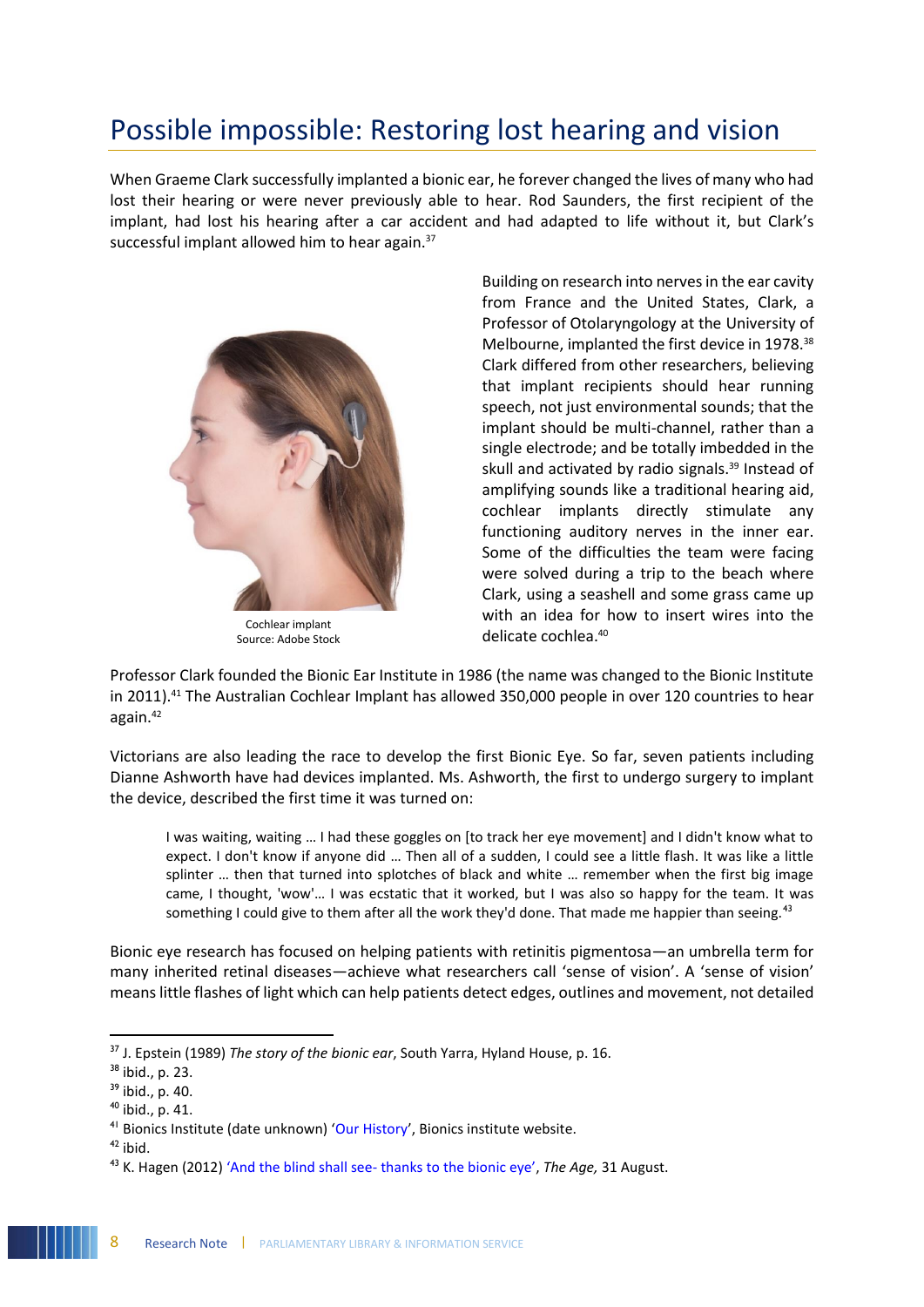vision. <sup>44</sup> An electrode array is implanted between the two back layers of the eye (suprachoroidal location), a location chosen as the implantation site that is relatively easy, safe, stable and reliable.<sup>45</sup> The 2012 device implanted in three patients used an external plug to connect electrodes to lab equipment, so it could only be used in a laboratory setting. The updated device used in the 2014 trial is fully implantable and portable, allowing recipients to use it at home.<sup>46</sup>

Much of this research was completed by Bionic Vision Australia, a consortium of some of Australia's leading universities and research institutes which was funded by the Australian Research Council between 2010 and 2016. The consortium included the Bionics Institute and the Centre for Eye Research Australia and technologies that were developed are now being commercialised by Bionic Vision Technologies Ltd.<sup>47</sup> Professor Anthony Burkitt was awarded the 2019 Victoria Prize for Science and Innovation, in recognition of his work in developing a bionic eye. 48

# <span id="page-12-0"></span>Possible impossible: Determining the age of the Budj Bim eel traps

With his 2014 book, *Dark Emu*, writer and researcher Bruce Pascoe popularised the notion that precolonial Aboriginal Australians cultivated plants and animals for food. He catalogues dozens of accounts of Aboriginal agriculture and aquaculture, drawn primarily from the writings and diaries of 19<sup>th</sup>-century European colonists. This challenged the prevalent colonial depiction of Aboriginal Australians as hunter-gatherers.<sup>49</sup>

Among his findings were historical records of aquaculture across Victoria's western region. He cites the pastoralist James Dawson's 1881 account:

Eels are prized by the Aborigines as an article of food above all other fish. They are captured in great numbers by building stone barriers across rapid streams, and diverting the current through an opening into a funnel-mouthed basket pipe, three or four feet long, two inches in diameter, and closed at the lower end. When the streams extend over the marshes in time of flood, clay embankments, two to three feet high, and sometimes three to four hundred yards in length, are built across them, and the current is confined to narrow openings in which the pipe baskets are placed. The eels, proceeding down the stream in the beginning of the winter floods, go headforemost into the pipes, and do not attempt to turn back.<sup>50</sup>

The escaped convict, William Buckley, observed similar harvesting systems at Lake Condah in 1836.<sup>51</sup> However, it wasn't until the winter of 1977 that uncharacteristically heavy rains revealed to archaeologists what the traditional owners of the land—the Gunditjmara—already knew: that a sophisticated network of artificial drainage channels and holding ponds had existed near Lake

 $\overline{a}$ 

<sup>44</sup> (2019) ['The future of Australia's bionic eye'](https://www.cera.org.au/2019/10/the-future-of-australias-bionic-eye/), Centre for Eye Research Australia website.

<sup>45</sup> Hagen (2012) op. cit.

<sup>46</sup> Centre for Eye Research Australia (2019) ['The future of Australia's bionic eye'](https://www.cera.org.au/2019/10/the-future-of-australias-bionic-eye/), Centre for Eye Research Australia website; Centre for Eye Research Australia (2014) '[National investment in the bionic eye takes it from the lab to](https://www.cera.org.au/2014/10/national-investment-in-the-bionic-eye-takes-it-from-the-lab-to-the-real-world/)  [the real world'](https://www.cera.org.au/2014/10/national-investment-in-the-bionic-eye-takes-it-from-the-lab-to-the-real-world/), Centre for Eye Research Australia website.

<sup>&</sup>lt;sup>47</sup> Bionic Vision Australia (date unknown) ['About BVA'](https://bionicvision.org.au/), Bionic Vision Australia website.

<sup>48</sup> Veski (date unknown) '[Professor Anthony Burki](https://www.veski.org.au/2019_Victoria_Prize/Professor_Anthony_Burkitt)tt', Veski website.

<sup>49</sup> B. Pascoe (2014) *Dark emu – black seeds: agriculture or accident?*, Broome, Magabala Books.

<sup>50</sup> J. Dawson (1981) *Australian Aborigines*, Netley, Griffin Press Limited, p. 94. (Original work published 1881).

<sup>51</sup> Pascoe (2014) op. cit., p. 58.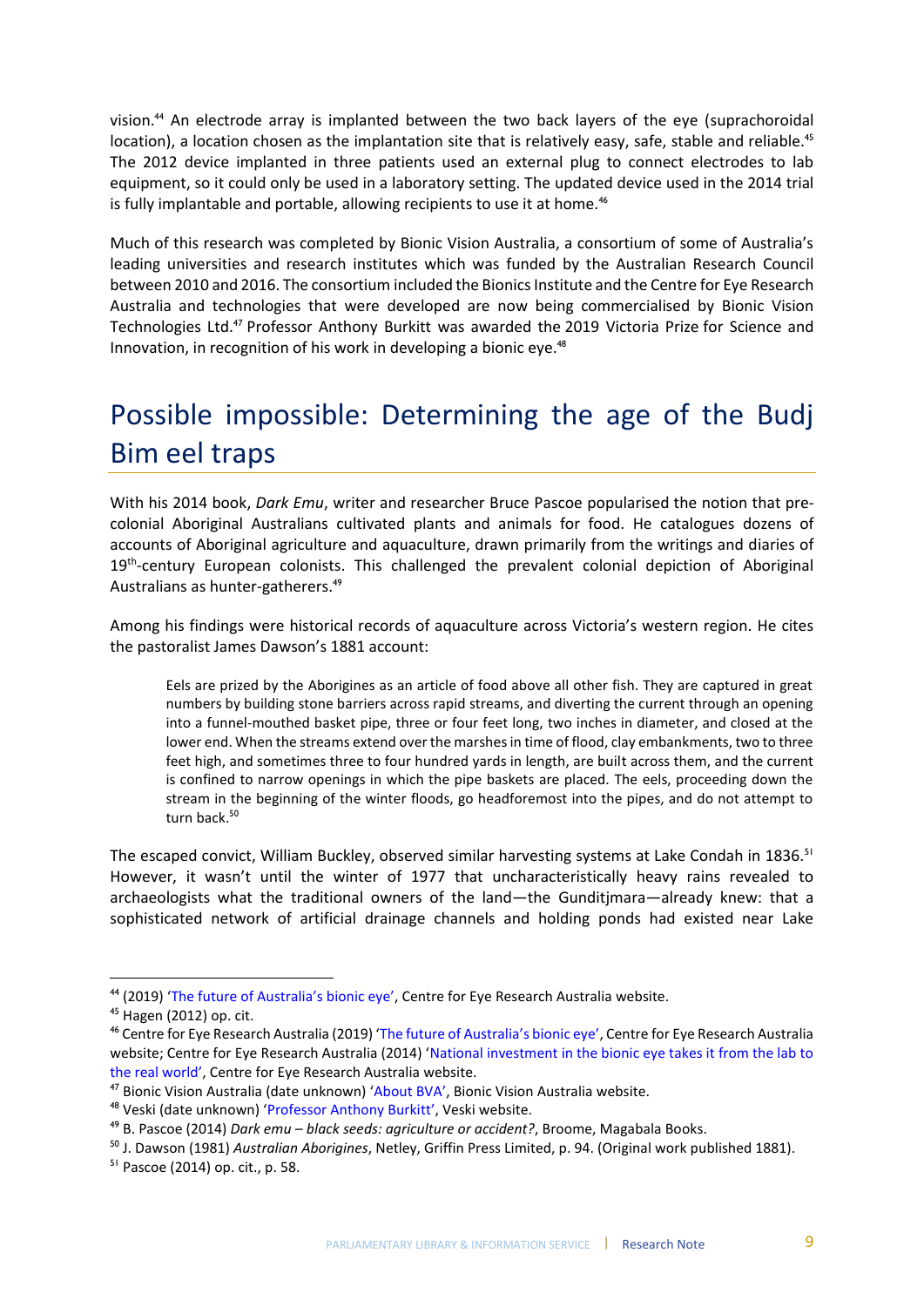Condah.<sup>52</sup> Researchers soon began to collaborate with the Gunditjmara to support cultural knowledge of the eel traps with physical evidence.

Professor Lesley Head conducted one of the earliest attempts to estimate the age of the traps at Lake Condah in 1989.<sup>53</sup> She was able to compare the locations of surviving traps to historic water levels at the lake, to deduce when the traps might have been in use. The main form of evidence she used to reconstruct the history of the basin was pollen found in the lake sediments.<sup>54</sup> Because changes to a local climate affect how organisms in that ecosystem grow and reproduce, palaeoecologists can use indirect evidence found in pollen, tree growth, charcoal and oxygen isotopes to look back in time.<sup>55</sup> Head estimated that the lowest



Source: Phil Higuera

remaining traps at Lake Condah were most likely operable about 2,000 years ago.<sup>56</sup>

More recently, a group of researchers from Monash University, led by Professor Ian McNiven, have used radiocarbon dating technology to establish the age of the Muldoons Trap Complex in the Lake Condah region.<sup>57</sup> Radiocarbon dating methods make use of the predictable way in which the radioactive isotope carbon-14 decays. Like clockwork, half of the carbon-14 in a sample will decay every 5,730 years, while the amount of stable isotope carbon-12 remains constant. By measuring the ratio of carbon-14 to carbon-12 in a sample, and comparing it against known atmospheric ratios over time, archaeologists can estimate an object's age—even if there are no other excavated objects nearby to use for reference.<sup>58</sup>

This technology revealed that charcoal fragments taken from a channel feature at Muldoons Trap Complex were at least 6,600 years old.<sup>59</sup> This estimate was cited in the dossier nominating the Budj Bim cultural landscape for inclusion on the UNESCO World Heritage list in 2017.<sup>60</sup> In 2019, Budj Bim was accepted onto the list. As observed by Denis Rose, project manager for the Gunditj Mirring Traditional Owners Aboriginal Corporation, this places Budj Bim alongside other cultural icons such as the Pyramids at Giza, Stonehenge and the Acropolis.<sup>61</sup>

l

<sup>52</sup> I. McNiven (2017) '[The detective work behind the Budj Bim eel traps World Heritage bid](https://theconversation.com/the-detective-work-behind-the-budj-bim-eel-traps-world-heritage-bid-71800)', *The Conversation*, 8 February.

 $53$  ibid.

<sup>54</sup> L. Head (1989) 'Using palaeoecology to date Aboriginal fishtraps at Lake Condah, Victoria', *Archaeology in Oceania*, 24, p. 110.

<sup>&</sup>lt;sup>55</sup> Carleton College Science Education Resource Center (2016) '[Paleoecology: a window into the past](https://serc.carleton.edu/NZFires/predict_future.html)', SERC website.

<sup>56</sup> Head (1989) op. cit., p. 110.

<sup>57</sup> I. McNiven et al. (2012) 'Dating Aboriginal stone-walled fish traps at Lake Condah, southeast Australia', *Journal of Archaeological Science*, 39(2).

<sup>58</sup> R. Wood (2012) '[Explainer: what is radiocarbon dating and how does it work?](https://theconversation.com/explainer-what-is-radiocarbon-dating-and-how-does-it-work-9690)', *The Conversation*, 28 November.

<sup>59</sup> McNiven et al. (2012) op. cit., p. 268.

<sup>60</sup> Commonwealth Department of the Environment and Energy (2017) *Budj Bim cultural landscape world heritage nomination*, Canberra, Department of the Environment and Energy.

<sup>61</sup> M. Neal (2019) '[Ancient Indigenous aquaculture site Budj Bim added to UNESCO World Heritage list](https://www.abc.net.au/news/2019-07-06/indigenous-site-joins-pyramids-stonehenge-world-heritage-list/11271804)', *ABC News*, 6 July.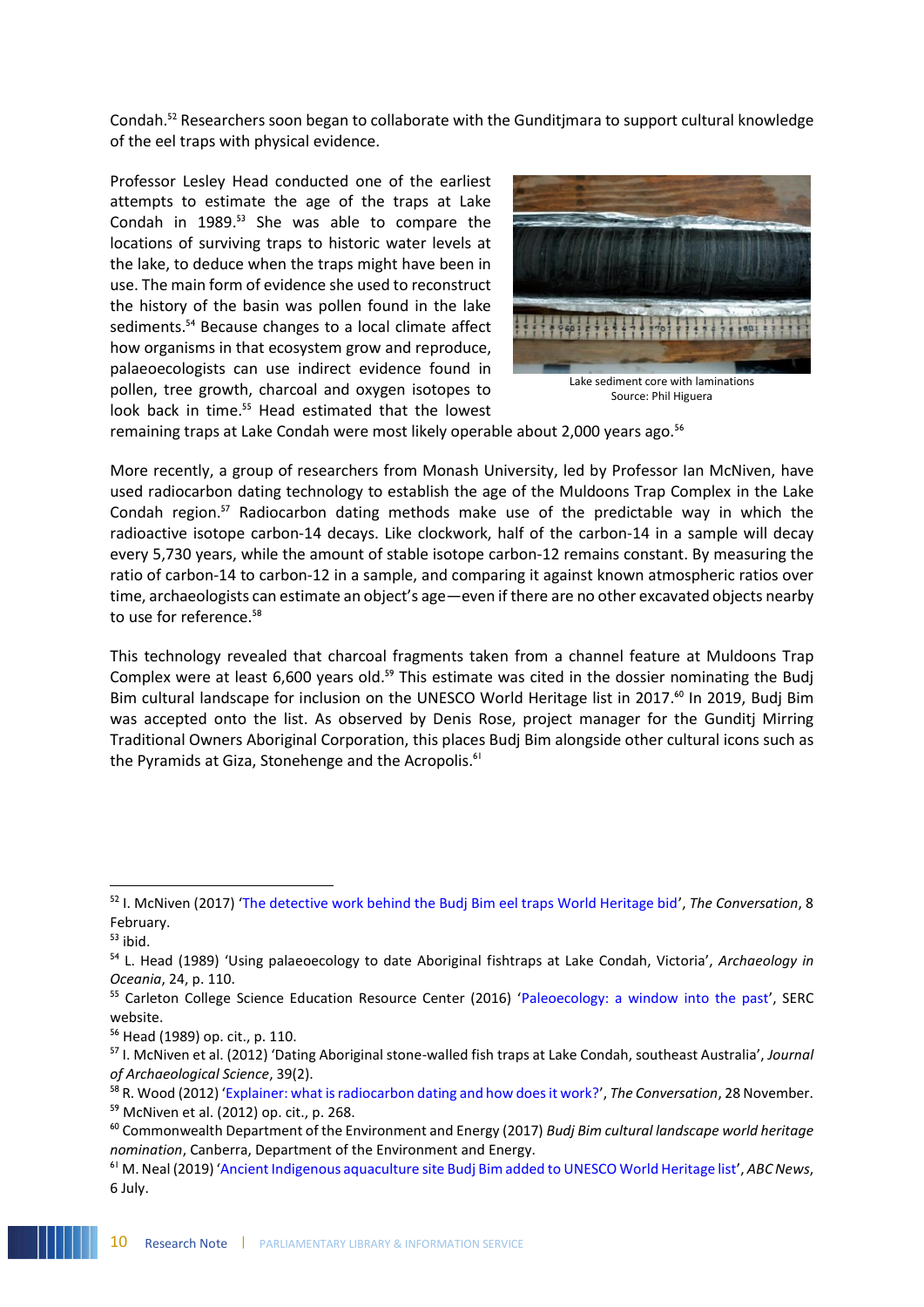# <span id="page-14-0"></span>Possible impossible: Ordinary Victorians contributing to scientific discoveries

Citizen science is the 'practice of public participation and collaboration in scientific research to increase scientific knowledge'.<sup>62</sup> Since the 1800s, Victorians have enthusiastically contributed to a variety of citizen science projects. The first government botanist and director of the Royal Botanic Gardens, Baron Ferdinand von Mueller, established a network of citizen plant collectors across the state, who added to a research collection of specimens.<sup>63</sup>

The Victorian National Parks Association's 'ReefWatch' is a marine citizen science program which has run four projects: the Great Victorian Fish Count, Adopt a Sponge, PlateWatch and ReefCam.<sup>64</sup>

Adopt a Sponge came about during the redevelopment of the Blairgowrie Pier. Pier diving company Dive 2U organised for volunteers from the Victorian dive community to save more than 5,000 sponges and ascidians (sea squirts) which were otherwise going to go to landfill.<sup>65</sup> In a project never before attempted on this scale, the crew devised a method to remove sponges from the pier's timber panels and glue them to new panels. The care given to the marine life



Baron Ferdinand von Muller Photographer: J. W. Lindt Source: State Library of Victoria (identifier H37475/24)

and the success of the rehoming has given scientists and researchers hope that during future structure upgrades, marine life will be able to be maintained.<sup>66</sup> Other citizen science accomplishments coordinated by ReefWatch include:

- Gaining protection for the western blue groper after confirmed sightings in coastal waters; and
- Discovering never-seen or rarely-seen-in-Victoria fish species, including the spotted grubfish, silver dory, short-nosed boarfish and spiny anglerfish.<sup>67</sup>

<sup>&</sup>lt;sup>62</sup> National Geographic (date unknown) ['Citizen Science'](https://www.nationalgeographic.org/encyclopedia/citizen-science/), Resource Library, Encyclopedic Entry, National Geographic website.

<sup>63</sup> Arthur Rylah Institute for Environmental Research (date unknown) *[Citizen science: You and nature](https://www.ari.vic.gov.au/__data/assets/pdf_file/0024/90807/ARI-brochure-Citizen-science.pdf)*, Melbourne, Department of Environment, Land, Water and Planning.

<sup>64</sup> Victorian National Parks Association (date unknown) ['Reef Watch'](https://vnpa.org.au/programs/reefwatch/), VNPA website.

<sup>&</sup>lt;sup>65</sup> Victorian National Parks Association (date unknown) '[Adopt a Sponge](http://vnpa.org.au/programs/adopt-a-sponge/)', VNPA website.

 $66$  ibid.

<sup>&</sup>lt;sup>67</sup> Victorian National Parks Association (date unknown) ['Reef Watch'](https://vnpa.org.au/programs/reefwatch/), op. cit.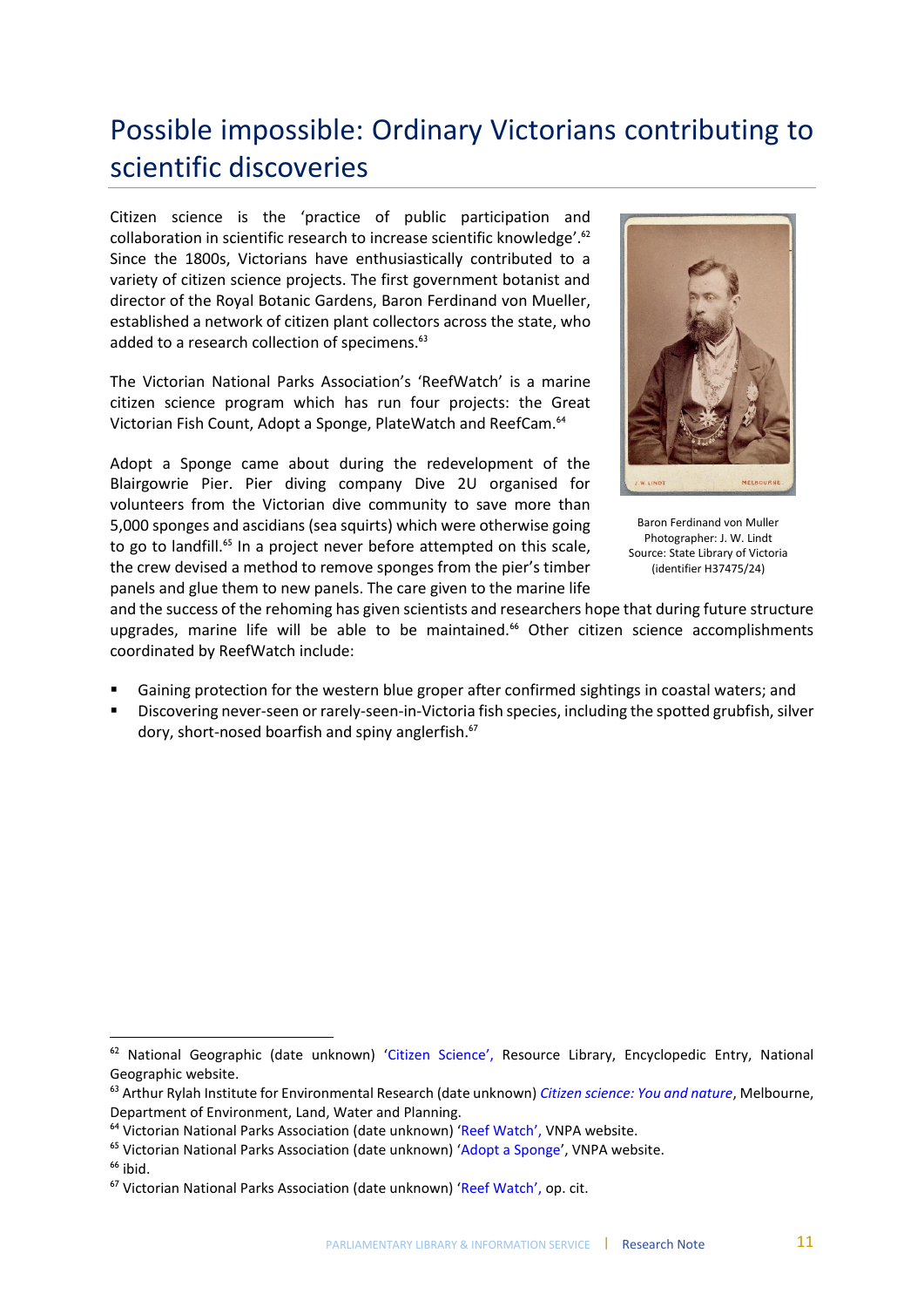# <span id="page-15-0"></span>Possible impossible: Innovating in the age of COVID-19



Alpaca Source: Freepik

In 2020, medical researchers across the world are in a race to develop a vaccine to stop the spread of COVID-19, but East Gippsland might be one of the only places on Earth where the research takes place in a paddock! A team of researchers from the Walter and Eliza Hall Institute in Melbourne are studying a herd of Bairnsdale alpacas that have been immunised with a deactivated protein fragment from the SARS-CoV-2 virus (this does not harm the alpacas).<sup>68</sup>

Animals in the Camelidae family (which includes alpacas, camels and llamas) have an unusual

immune system which produces two types of antibodies. One type is similar to human antibodies, but the other is much smaller—only 10 nanometres across, just wider than a strand of DNA. These nanobodies can attach to narrow 'crevices' on the surface of the virus, neutralising it in ways a human antibody can't.<sup>69</sup>

Extracting and purifying the nanobodies won't be easy, nor will disguising them as human cells so our immune systems won't perceive them as threats. The researchers don't expect to be first out the gate with a functioning vaccine but, if they are successful, nanobody therapy could become a powerful tool in the fight against COVID-19.<sup>70</sup>

Researchers at the Doherty Institute (named after Victoria's own Nobel Prize winner, Peter Doherty) are also assisting with the testing and treatment of COVID-19, including developing a saliva test.<sup>71</sup> Although a swab test is more accurate and is preferred, there are instances when saliva testing is a useful alternative—for example, when there are limited staff to collect swabs or a high number of tests required; when swabs and personal protective equipment (PPE) are in short supply; or when a nasal swab is difficult to conduct, such as on a child.<sup>72</sup> The Doherty Institute recently validated a COVID-19 nasal swab test developed by biotech company GeneWorks. This test will be incredibly useful in tracking new cases, as results can be processed in just 20 minutes!<sup>73</sup> The Doherty Institute, with the University of Melbourne and the Royal Melbourne Hospital, is also involved in developing a vaccine for COVID-10 and was the first to grow COVID-19 in a laboratory outside of China.<sup>74</sup>

<sup>&</sup>lt;sup>68</sup> Australian Nuclear Science and Technology Organisation (2020) 'Unique immune system of the alpaca being [used in COVID-19 research](https://www.ansto.gov.au/news/unique-immune-system-of-alpaca-being-used-covid-19-research)', ANSTO website.

<sup>69</sup> L. Mannix (2020) '[Alpacas provide new hope for a COVID-19 cure](https://www.theage.com.au/national/alpacas-provide-new-hope-for-a-covid-19-cure-20200810-p55kcp.html)', *The Age*, 10 August.

 $70$  ibid.

<sup>71</sup> Doherty Institute (2020) *[Use of saliva as a diagnostic specimen for COVID-19](https://www.doherty.edu.au/news-events/news/use-of-saliva-as-a-diagnostic-specimen-for-covid-19)*, media release, 25 June.

 $<sup>72</sup>$  D. Williamson, A. Cheng & S. Lewin (2020) ['Explainer: what's the new corona](https://theconversation.com/explainer-whats-the-new-coronavirus-saliva-test-and-how-does-it-work-141877)virus saliva test, and how does it</sup> [work?](https://theconversation.com/explainer-whats-the-new-coronavirus-saliva-test-and-how-does-it-work-141877)', *The Conversation,* 3 July*.*

<sup>&</sup>lt;sup>73</sup> Doherty Institute (2020) "Near-[care' test that can detect C](https://www.doherty.edu.au/news-events/news/near-care-test-that-can-detect-covid-19-in-20-minutes-validated)OVID-19 in 20 minutes validated, Doherty Institute website.

<sup>&</sup>lt;sup>74</sup> Doherty Institute (2020) '[The most promising vaccines for COVID-](https://www.doherty.edu.au/news-events/news/the-most-promising-vaccines-for-covid-19)19', Doherty Institute website; The University of Melbourne (2020) '[Doherty Institute awarded AU\\$3.2 million to accelerate a vaccine for COVID-19](https://about.unimelb.edu.au/newsroom/news/2020/march/doherty-institute-awarded-au$3.2-million-to-accelerate-a-vaccine-for-covid-19)', University of Melbourne website.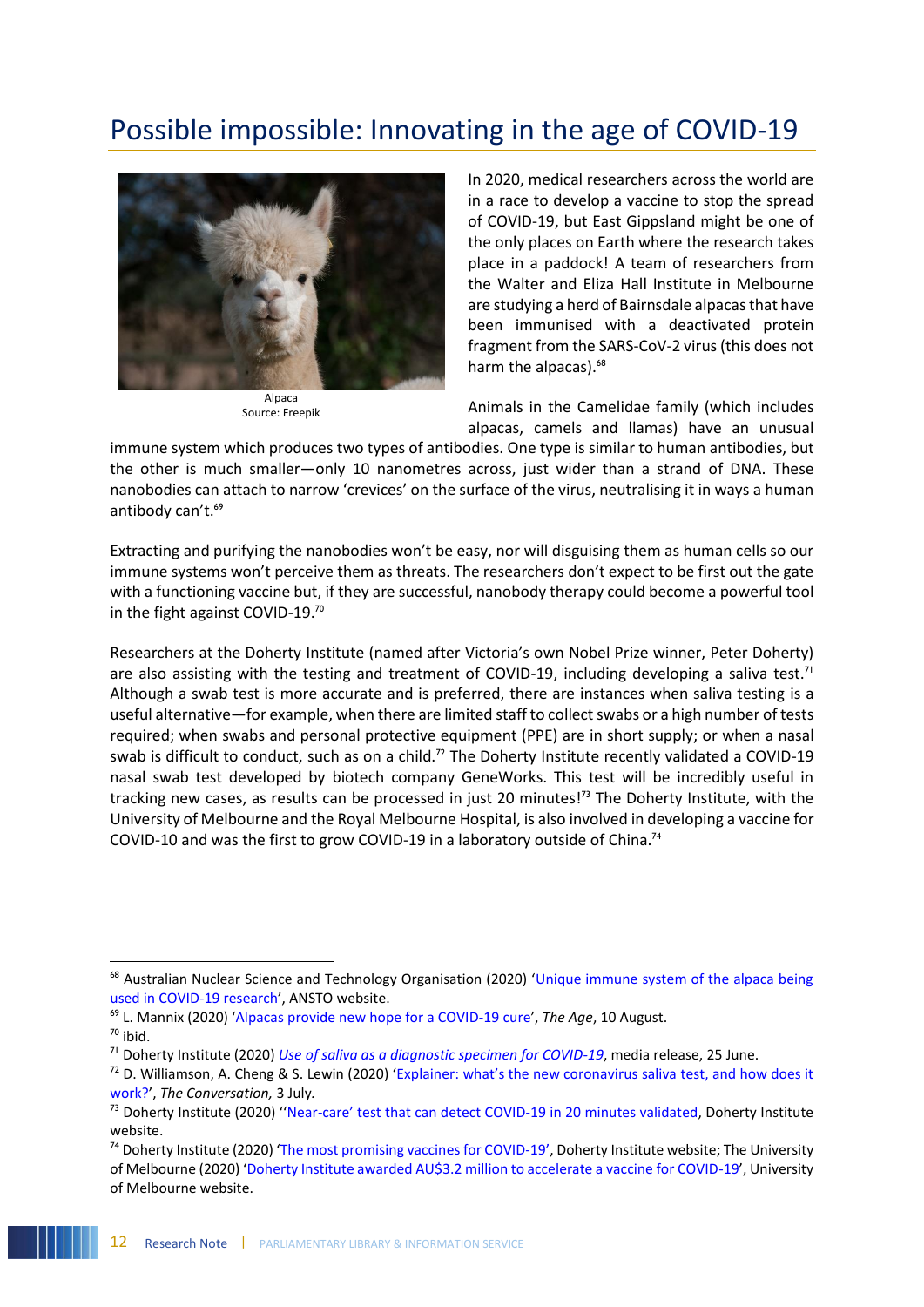### <span id="page-16-0"></span>Works Cited

(1968) '[Answer to the puzzle of a burnt boy](https://smharchives.smedia.com.au/Olive/APA/smharchive/SharedView.Article.aspx?href=SMH%2F1968%2F09%2F14&id=Ar00602&sk=9F6D26DB)', *Sydney Morning Herald*, 14 September.

Arthur Rylah Insitute for Environmental Research (date unknown) *[Citizen science: You and nature](https://parliamentofvictoria-my.sharepoint.com/personal/annie_wright_parliament_vic_gov_au/Documents/Research%20papers/Community%20Engagement/Arthur%20Rylah%20Insitute%20for%20Environmental%20Research%20(date%20unknown)%20‘Citizen%20science:%20You%20and%20nature’,%20Department%20of%20Environment,%20Land,%20Water%20and%20Planning.)*, Melbourne, Department of Environment, Land, Water and Planning.

Australian Institute of Policy and Science (date unknown) ['CSL Florey Medal'](https://aips.net.au/florey-award/the-florey-medal/), AIPS website.

Bartneck, C. (2008) '[The Godspeed questionnaire series](http://www.bartneck.de/2008/03/11/the-godspeed-questionnaire-series/)', Christoph Bartneck, Ph.D. website.

Bartneck, C., D. Kulić, E. Croft & S. Zoghbi (2009) 'Measurement instruments for the anthropomorphism, animacy, likeability, perceived intelligence, and perceived safety of robots', *International Journal of Social Robotics*, 1(1).

Bengtsson, J. (2018) *[Reusable coffee cups life cycle assessment and benchmark](https://au.keepcup.com/media/KeepCup%20LCA%20Report.pdf)*, Manly, Edge Environmental.

Bionics Institute (date unknown) '[Our History](https://www.bionicsinstitute.org/our-history/)', Bionics institute website.

Bionics Institute (date unknown) '[Our organisation](https://www.bionicsinstitute.org/our-organisation/)', Bionics Institute website.

Bionic Vision Australia (date unknown) '[About BV](https://bionicvision.org.au/)A', Bionic Vision Australia website.

Bishop, R. (2009) '[Discovery of rotavirus: implications for child health](https://onlinelibrary.wiley.com/doi/epdf/10.1111/j.1440-1746.2009.06076.x)', *Journal of Gastroenterology and Hepatology*, 24(3).

Carleton College Science Education Resource Center (2016) '[Paleoecology: a window into the past](https://serc.carleton.edu/NZFires/predict_future.html)', SERC website.

Centre for Eye Research Australia (2014) '[National investment in the bionic eye takes it from the lab to the real](https://www.cera.org.au/2014/10/national-investment-in-the-bionic-eye-takes-it-from-the-lab-to-the-real-world/)  [world'](https://www.cera.org.au/2014/10/national-investment-in-the-bionic-eye-takes-it-from-the-lab-to-the-real-world/), Centre for Eye Research Australia website.

Centre for Eye Research Australia (2019) ['The future of Australia's bionic eye'](https://www.cera.org.au/2019/10/the-future-of-australias-bionic-eye/), Centre for Eye Research Australia website.

Commonwealth Department of the Environment and Energy (2017) *Budj Bim cultural landscape world heritage nomination*, Canberra, Department of the Environment and Energy.

Commonwealth Scientific and Industrial Research Organisation (date unknown) '[Our top ten inventions](https://www.csiro.au/en/About/History-achievements/Top-10-inventions)', CSIRO website.

Commonwealth Scientific and Industrial Research Organisation (date unknown) 'Relenza - [the first effective flu](https://www.csiro.au/en/Research/MF/Areas/Biomedical/Drug-discovery/relenza)[fighter](https://www.csiro.au/en/Research/MF/Areas/Biomedical/Drug-discovery/relenza)', CSIRO website.

Dawson, J. (1981) *Australian Aborigines*, Netley, Griffin Press Limited. (Original work published 1881).

Department of Health (date unknown) ['Rotavirus'](https://www.health.gov.au/health-topics/rotavirus), DoH website.

Doherty Institute (2020) ''Near-[care' test that can detect COVID](https://www.doherty.edu.au/news-events/news/near-care-test-that-can-detect-covid-19-in-20-minutes-validated)-19 in 20 minutes validated', Doherty Institute website*.* 

Doherty Institute (2020) '[The most promising vaccines for COVID-](https://www.doherty.edu.au/news-events/news/the-most-promising-vaccines-for-covid-19)19', Doherty Institute website.

Doherty Institute (2020) *[Use of saliva as a diagnostic specimen for COVID-19](https://www.doherty.edu.au/news-events/news/use-of-saliva-as-a-diagnostic-specimen-for-covid-19)*, media release, 25 June.

Epstein, J. (1989) *The story of the bionic ear*, South Yarra, Hyland House.

Godfrey, R., J. Trinh, B. Grant & C. Wardle (2019) 'Victorian waste flows', report prepared for Infrastructure Victoria.

Hagen, K. (2012) ['And the blind shall see](https://www.theage.com.au/national/victoria/and-the-blind-shall-see-thanks-to-the-bionic-eye-20120830-253fz.html)- thanks to the bionic eye', *The Age,* 31 August.

Hannaford, P. (2000) '[Alan Walsh 1916](https://www.science.org.au/fellowship/fellows/biographical-memoirs/alan-walsh-1916-1998)–1998', *Historical Records of Australian Science*, 13(2).

Head, L. (1989) 'Using palaeoecology to date Aboriginal fishtraps at Lake Condah, Victoria', *Archaeology in Oceania*, 24.

Inspiring Victoria (date unknown) '[Possible Impossibles with Professor](https://inspiringvictoria.org.au/possible-impossibles-experts/elizabeth-croft/) Elizabeth Croft', Inspiring Victoria website.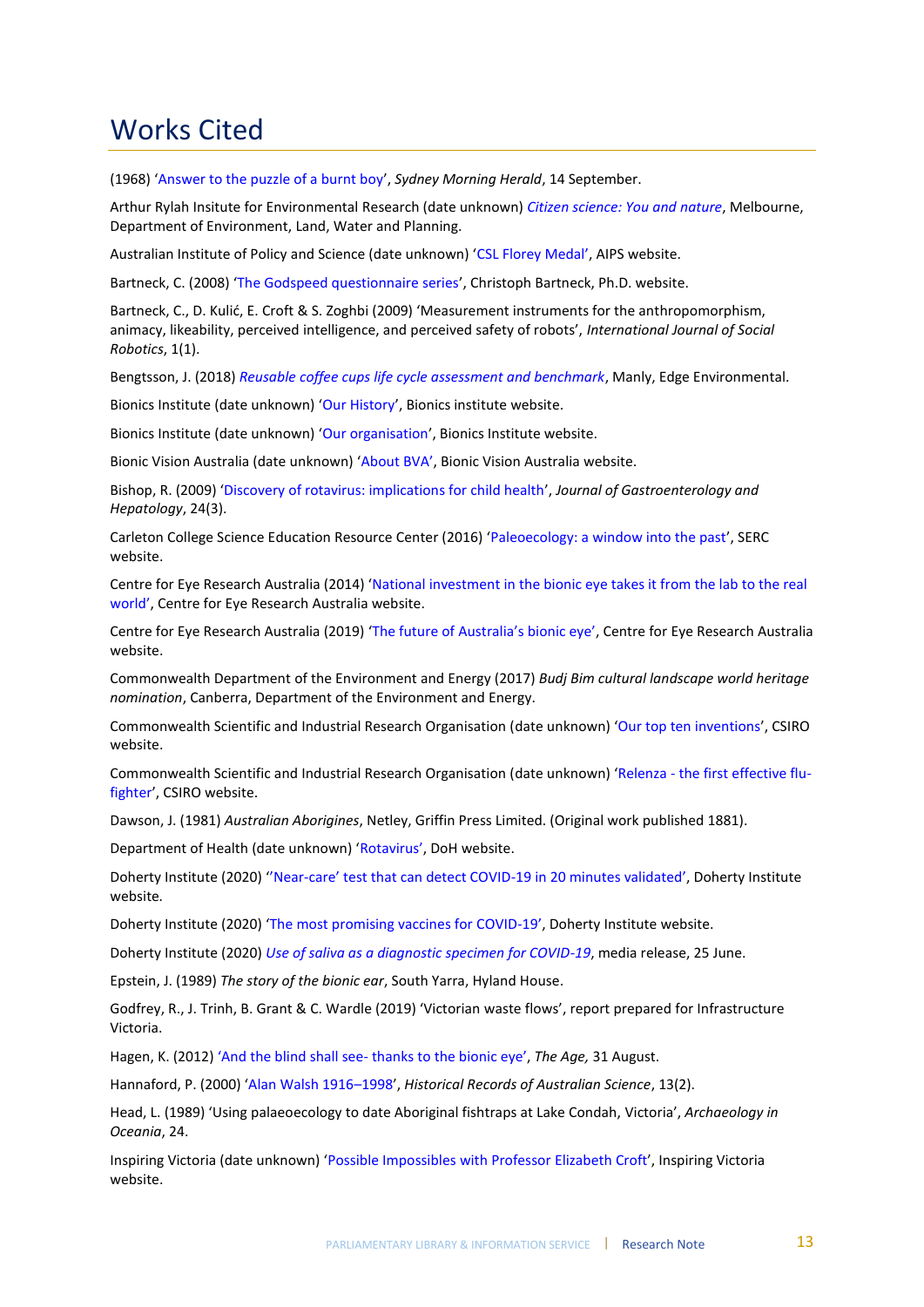KeepCup (date unknown) ['The KeepCup story'](https://au.keepcup.com/the-keepcup-story), KeepCup website.

McKay, A. (1976) *Surprise and enterprise – fifty years of science for Australia*, Melbourne, A.E. Keating.

McNiven, I. (2017) '[The detective work behind the Budj Bim eel traps World Heritage bid](https://theconversation.com/the-detective-work-behind-the-budj-bim-eel-traps-world-heritage-bid-71800)', *The Conversation*, 8 February.

McNiven, I., J. Crouch, T. Richards, Gunditj Mirring Traditional Owners Aboriginal Corporation, N. Dolby and G. Jacobsen (2012) 'Dating Aboriginal stone-walled fish traps at Lake Condah, southeast Australia', *Journal of Archaeological Science*, 39(2).

Monash University (date unknown) '[Professor Elizabeth Croft](https://www.monash.edu/engineering/elizabethcroft#about)', Monash University website.

Murdoch Children's Research Institute (2018) '[Australian researchers successfully develop a rotavirus vaccine](https://www.mcri.edu.au/news/australian-researchers-successfully-develop-rotavirus-vaccine-which-could-benefit-millions#:~:text=Australian%20researchers%20successfully%20develop%20a%20rotavirus%20vaccine%20which%20could%20benefit%20millions%20of%20children,-Research%20News&text=Researchers%20from%20the%20Murdoch%20Children)  [which could benefit millions of children](https://www.mcri.edu.au/news/australian-researchers-successfully-develop-rotavirus-vaccine-which-could-benefit-millions#:~:text=Australian%20researchers%20successfully%20develop%20a%20rotavirus%20vaccine%20which%20could%20benefit%20millions%20of%20children,-Research%20News&text=Researchers%20from%20the%20Murdoch%20Children)', Research News, Murdoch Children's Research Institute website.

Murdoch Children's Research Institute (date unknown) '[30 years of life-changing discoveries: Professor Ruth](https://www.mcri.edu.au/about/anniversary/story/professor-ruth-bishop-and-professor-graeme-barnes)  [Bishop and Professor Graeme Barnes](https://www.mcri.edu.au/about/anniversary/story/professor-ruth-bishop-and-professor-graeme-barnes)', Murdoch Children's Research Institute website.

National Geographic (date unknown) ['Citizen Science'](https://www.nationalgeographic.org/encyclopedia/citizen-science/) Resource Library, Encyclopedic Entry, National Geographic website.

Neal, M. (2019) '[Ancient Indigenous aquaculture site Budj Bim added to UNESCO World Heritage list](https://www.abc.net.au/news/2019-07-06/indigenous-site-joins-pyramids-stonehenge-world-heritage-list/11271804)', *ABC News*, 6 July.

Niska (date unknown) '[Meet our robot team](https://niska.com.au/pages/meet-pepper)', Niska website.

Pascoe, B. (2014) *Dark emu – black seeds: agriculture or accident?*, Broome, Magabala Books.

SoftBank Robotics (date unknown) '[Pepper](https://www.softbankrobotics.com/emea/en/pepper)', SoftBank website.

Sustainability Victoria (date unknown) '[Eco-friendly alternatives to disposable coffee cups](https://www.sustainability.vic.gov.au/You-and-your-home/Live-sustainably/Single-use-items/Coffee-cups)', Sustainability Victoria website.

The University of Melbourne (2020) '[Doherty Institute awarded AU\\$3.2 million to accelerate a vaccine for](https://about.unimelb.edu.au/newsroom/news/2020/march/doherty-institute-awarded-au$3.2-million-to-accelerate-a-vaccine-for-covid-19#:~:text=The%20Peter%20Doherty%20Institute%20for,coronavirus%20(COVID%2D19).)  [COVID-19](https://about.unimelb.edu.au/newsroom/news/2020/march/doherty-institute-awarded-au$3.2-million-to-accelerate-a-vaccine-for-covid-19#:~:text=The%20Peter%20Doherty%20Institute%20for,coronavirus%20(COVID%2D19).)', University of Melbourne website.

Twyman, R. (2005) '[Atomic emission spectrometry](https://www.sciencedirect.com/topics/medicine-and-dentistry/flame-photometry)', *Encyclopedia of Analytical Science*, 2nd edition.

Veski (date unknown) ['Professor Anthony Burkitt'](https://www.veski.org.au/2019_Victoria_Prize/Professor_Anthony_Burkitt), Veski website.

Victorian National Parks Association (date unknown) '[Adopt a Sponge](http://vnpa.org.au/programs/adopt-a-sponge/)', VNPA website.

Victorian National Parks Association (date unknown) 'Reef [Watch'](https://vnpa.org.au/programs/reefwatch/), VNPA website.

Ward, C. (2011) ['Relenza'](https://csiropedia.csiro.au/relenza/) CSIROpedia website.

Williamson D., A. Cheng & S. Lewin (2020) ['Explainer: what's the new coronavirus saliva test, and how does it](https://theconversation.com/explainer-whats-the-new-coronavirus-saliva-test-and-how-does-it-work-141877)  [work?](https://theconversation.com/explainer-whats-the-new-coronavirus-saliva-test-and-how-does-it-work-141877)', *The Conversation,* 3 July*.*

Wood, R. (2012) '[Explainer: what is radiocarbon dating and how does it work?](https://theconversation.com/explainer-what-is-radiocarbon-dating-and-how-does-it-work-9690)', *The Conversation*, 28 November.

Yume (date unknown) ['About Yume Food'](https://yumefood.com.au/about), Yume website.

Zamalloa, I., R. Kojcev, A. Hernández, I. Muguruza, L. Usategui, A. Bilbao & V. Mayoral (2017) '[Dissecting](https://arxiv.org/abs/1704.08617)  robotics – [historical overview and future perspectives](https://arxiv.org/abs/1704.08617)', arXiv preprint arXiv:1704.08617.